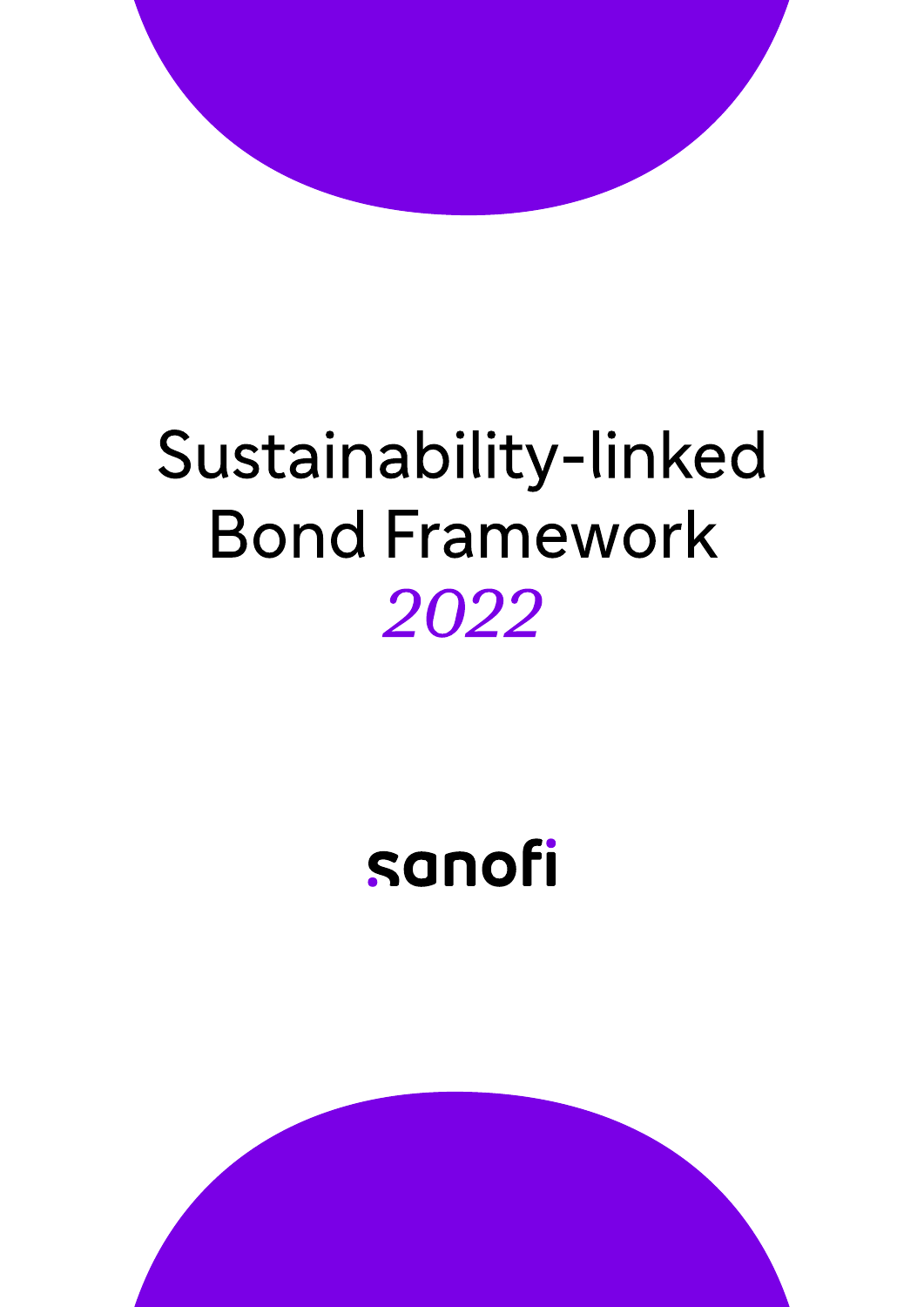# *Contents*

| Corporate Social Responsibility (CSR) governance and ownership 5 |  |
|------------------------------------------------------------------|--|
|                                                                  |  |
|                                                                  |  |
| Sanofi Sustainability-Linked Bond Framework 8                    |  |
|                                                                  |  |
| Calibration of Sustainability Performance Targets 14             |  |
| Characteristics of the Sustainability-Linked Bonds20             |  |
|                                                                  |  |
|                                                                  |  |
|                                                                  |  |
|                                                                  |  |
|                                                                  |  |
|                                                                  |  |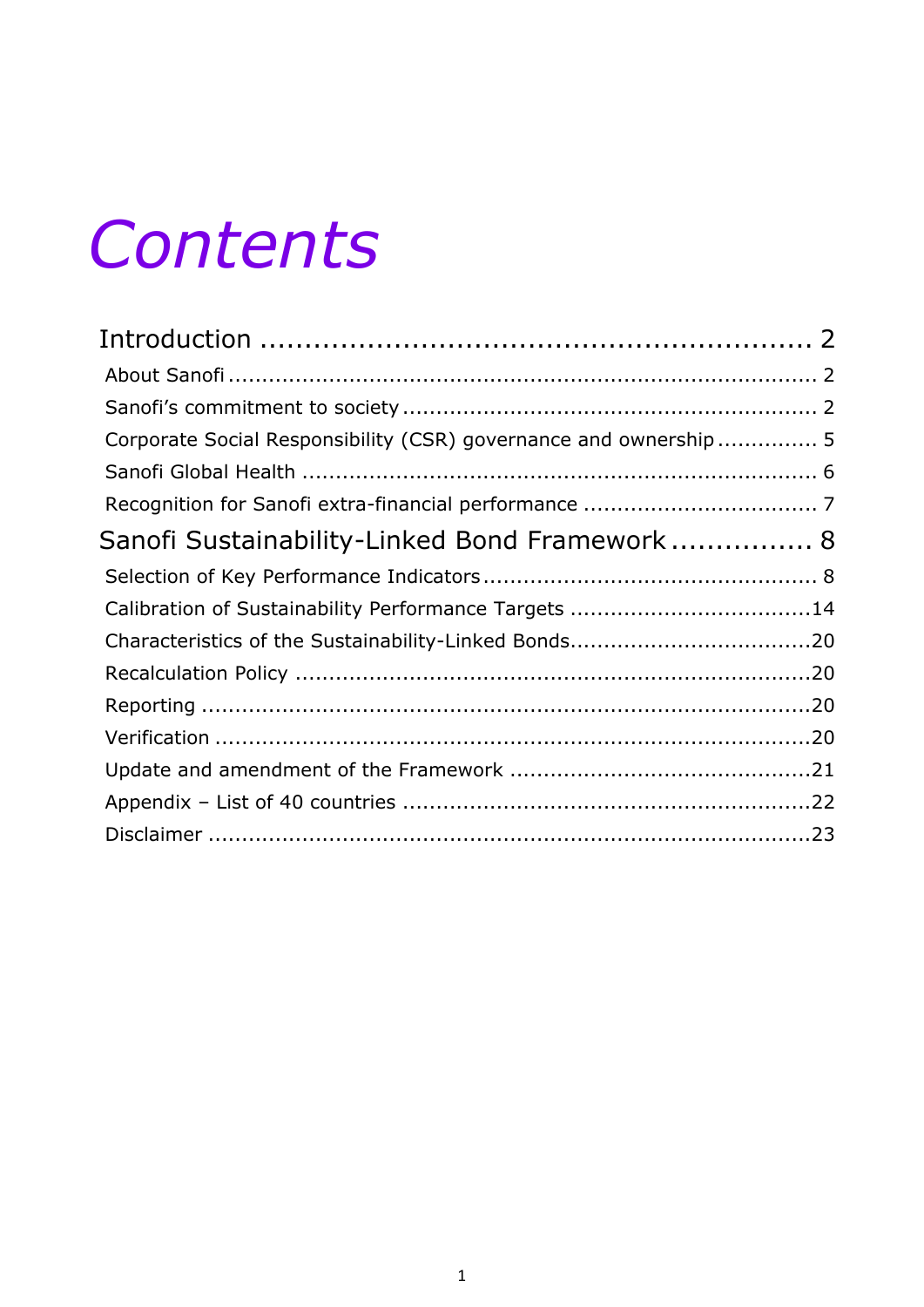# <span id="page-2-0"></span>*Introduction*

# <span id="page-2-1"></span>**About Sanofi**

Sanofi is a leading global healthcare company actively involved in research, development, manufacturing and marketing of therapeutic solutions. Sanofi 2020 net sales totalled €36 billion. Sanofi has a commercial presence in approximately 90 countries while products are sold in over 170 countries.

Sanofi's operations are broadly divided into 3 segments: Pharmaceuticals, Consumer Healthcare and Vaccines.

- **Pharmaceuticals** (71% of FY20 revenues): this business segment includes two core Global Business Units, General Medicines and Specialty Care. General Medicines covers diabetes and cardiovascular diseases as well as established products. Specialty Care focuses on rare diseases, rare blood disorders, neurology, oncology and immunology. It helps people with debilitating and complex conditions that are often difficult to diagnose and treat, and is dedicated to discovering and advancing new therapies, providing hope to patients and their families worldwide. The immunology franchise includes major treatment Dupixent.
- **Consumer Healthcare** (12% of FY20 revenues): this segment delivers consumer-driven innovative medicines and products across a number of key categories including allergy, cough & cold, pain, digestive and nutritionals. It provides people all over the world with innovative self-care solutions to manage their personal health so they can live healthier, fuller lives. The Consumer Healthcare is now a standalone GBU with its own manufacturing and R&D capabilities.
- **Vaccine** (17% of FY20 revenues): Sanofi Pasteur is the dedicated vaccines division of Sanofi. It partners with public health, medical and scientific communities to improve access to life-protecting vaccines and increase vaccination coverage, while striving to develop new and improved vaccines to enhance health and well-being. Sanofi Pasteur is a world leader in influenza and pediatric vaccine and the largest supplier of polio injectable vaccines worldwide. Over half a billion people are vaccinated annually with Sanofi Pasteur vaccines worldwide.

## <span id="page-2-2"></span>**Sanofi's commitment to society**

Sanofi's integrated social impact strategy aims to build a healthier, more resilient world by ensuring access to healthcare for the world's poorest people and bringing focus to addressing broader unmet needs. Integrated within the Sanofi's Play to Win business strategy, Sanofi's commitment to society will continue the fight against infectious diseases such as sleeping sickness and polio, while accelerating its goals to reduce the environmental impact of its products and its worldwide operations. Key to tackling the global challenges that face society are its people, who each have a role to play in building a diverse and inclusive workplace.

Sanofi's Social Impact Strategy focuses on four building blocks aligned with its Play to Win core business strategy:

- 1. Ensuring affordable access
- 2. Supporting vulnerable communities
- 3. Protecting the planet
- 4. Building an inclusive workplace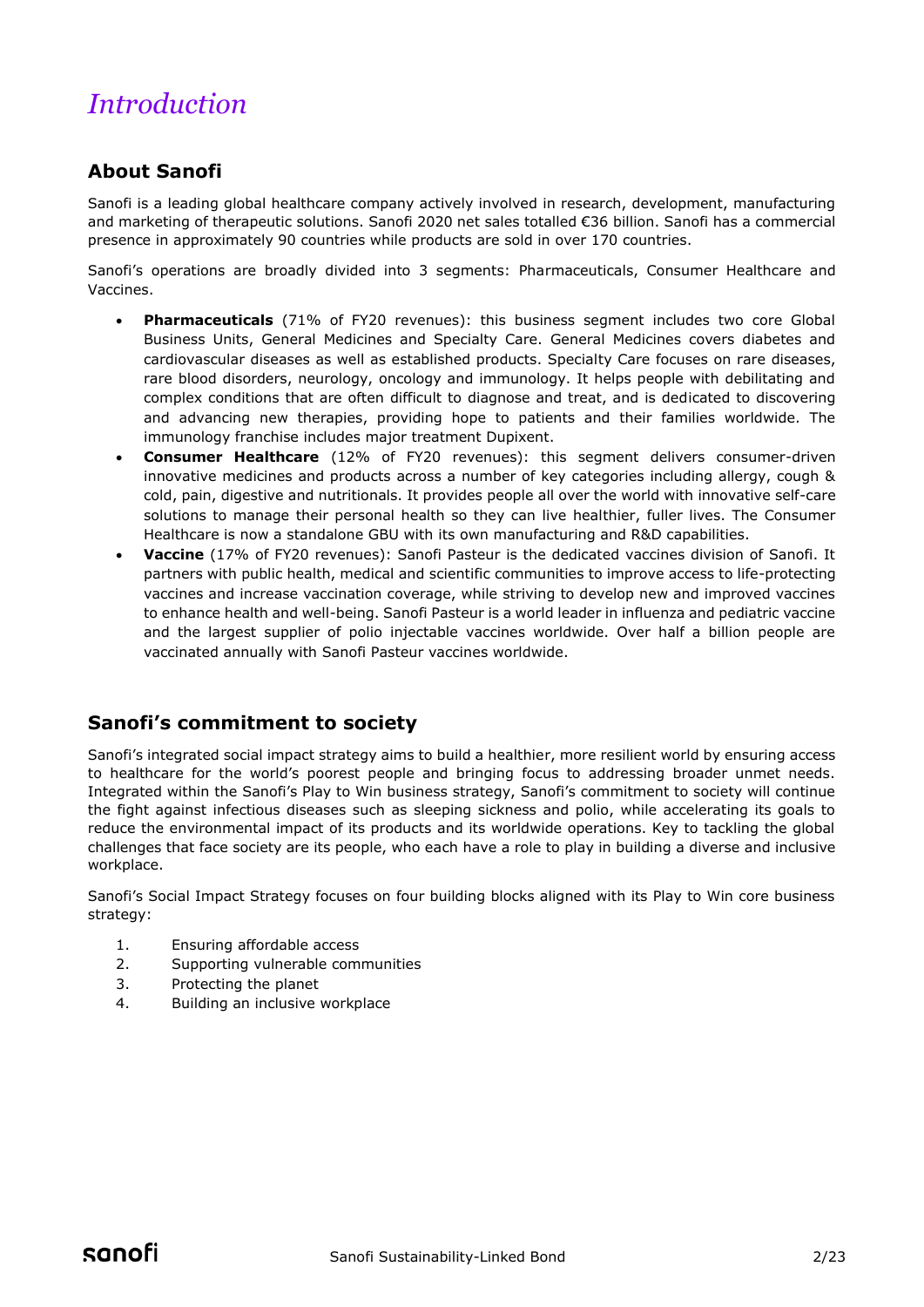

### Ensuring Affordable Access

A staggering two billion people worldwide still lack access to quality medicine and healthcare in 2021<sup>1</sup>. Sanofi aims to change this by ensuring affordable access to medicines for underserved communities, while helping to build sustainable healthcare systems.

#### **Key targets**

- Sanofi aims to use its expertise to reinforce affordable access and quality care to ensure underserved populations receive the treatments they need. Sanofi has created Sanofi Global Health ("SGH") (as further detailed below), a non-profit business unit that operates in some of the least developed regions of the world, offering at the onset 30 of Sanofi's most essential medicines, including treatments for cardiovascular diseases, diabetes, cancer, malaria and tuberculosis.
- Sanofi is also committed to helping 1,000 patients living with rare diseases who have no access to treatments and will donate 100,000 vials of medicine for their treatments each year. This continues Sanofi's 30-year commitment to patients suffering from rare diseases, such as Fabry, Gaucher or Pompe diseases, for which access to treatment is often limited.
- The affordability of Sanofi's medicines is not the only barrier to access for many people, availability is also key. Sanofi's goal is to develop a global access plan for all new products, making them available in selected relevant markets within two years of launch. This bold ambition will ensure that millions more people receive timely treatment and thousands of lives are saved.

#### **Key achievements**

For the past 20 years, Sanofi has pursued a holistic approach to controlling malaria (manufacture and supply of medicines, healthcare workers trainings and awareness initiatives). Since 2007,

<sup>1</sup> Access to Medicine Foundation:<https://accesstomedicinefoundation.org/>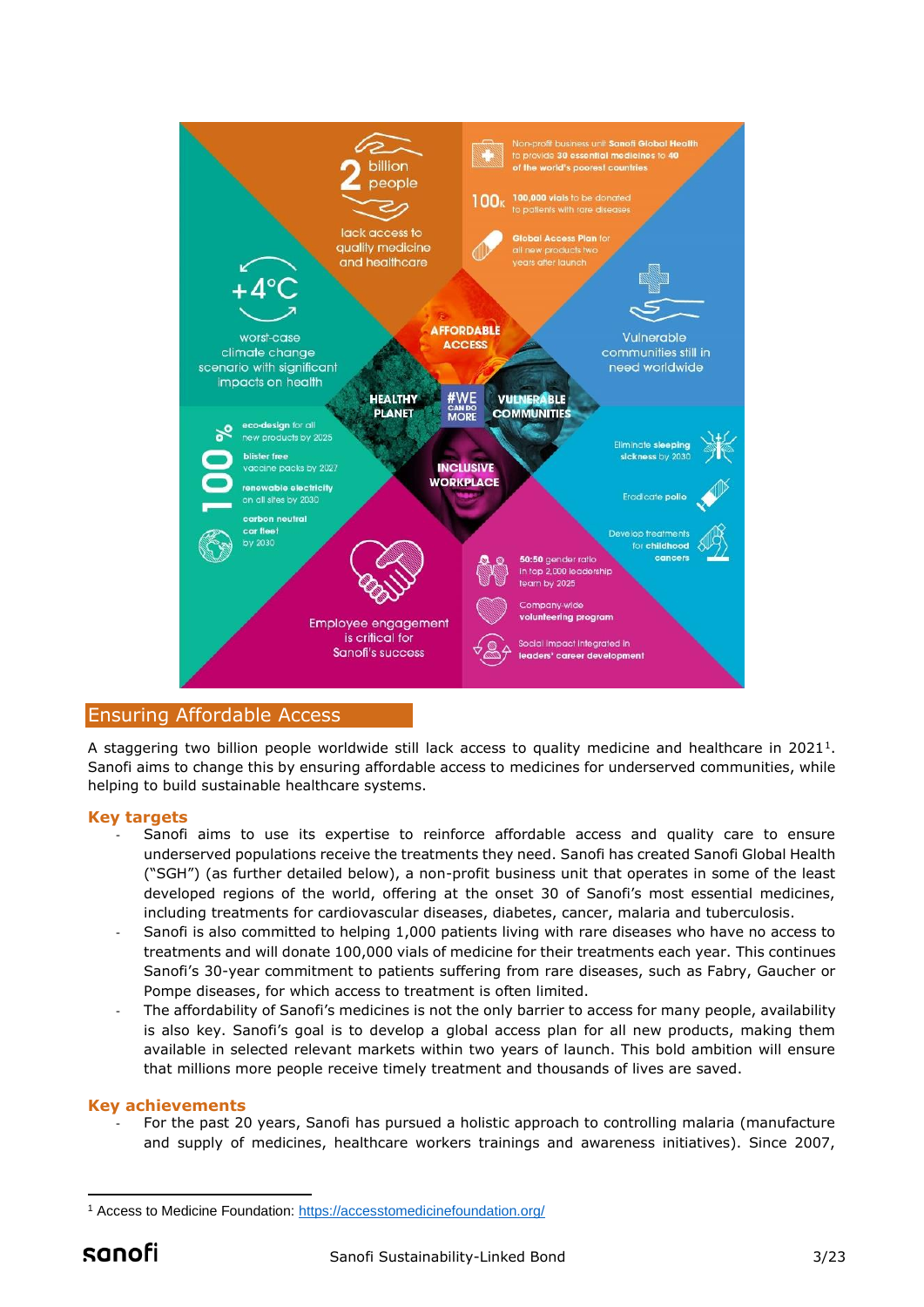Sanofi has already provided more than 530 million treatments to support the World Health Organization ("WHO")'s vision for a malaria-free world by 2030.

As diabetes and hypertension became a massive public health issue in Africa, Sanofi has also developed specific programs to curb these two diseases. Since 2014, Sanofi has supported the setup of 31 dedicated medical structures called "Diabetes and Hypertension Clinics" in Cameroon, Senegal and Côte d'Ivoire. With this initiative, 1,234 healthcare professionals were trained and 54,643 patients treated.

#### Supporting Vulnerable Communities

As part of its commitment to society, Sanofi has considered it essential to identify how its science can bring the greatest benefit, especially for vulnerable and often overlooked communities.

#### **Key targets**

- Sanofi will continue its contribution to the efforts led by WHO to eradicate polio and eliminate sleeping sickness, two diseases that afflict marginalized and vulnerable communities, with vaccines and new therapeutics.
- Sanofi has also thought broadly about vulnerable communities and has recognized the huge gap in treatment for children who suffer from cancer. R&D teams include world-class scientists who have deep knowledge of the specific challenges of paediatric oncology and understand the crucial need to find treatment.

#### **Key achievements**

- By manufacturing oral polio vaccines, inactivated polio vaccines and pediatric combination shots, Sanofi has been involved in the fight against polio from the onset of vaccination programs and continues to serve a critical role in the delivery of vaccines against this disease. In 2020, Sanofi delivered worldwide: 372 million doses of OPV including 345 million doses to UNICEF, 115 million doses of IPV including 66 million doses to UNICEF and 10 additional combination vaccines containing IPV distributed worldwide to help prevent up to six childhood diseases.
- For 20 years, Sanofi and the WHO have partnered to combat neglected tropical diseases, and in particular sleeping sickness, providing drug donations and financial support to ensure capacity building and patient screening. These continuous efforts and Sanofi's long-term contribution have led to the recent announcement of the successful elimination of sleeping sickness as a public health issue in Togo in August 2020, and recently in Côte d'Ivoire in March 2021. The partnership was renewed in 2020 for five more years to work towards the elimination of the disease by 2030. At the beginning of 2020, fexinidazole, the first all-oral treatment for sleeping sickness, was rolled out in the Democratic Republic of Congo.

#### Protecting the Planet

Sanofi is also mindful of its obligation to do all it can to ensure a healthy planet. Through its environmental sustainability program Planet Mobilization<sup>2</sup>, Sanofi is working to minimize the direct and indirect impacts of its activities and products on the environment. The program covers the entire lifecycle of its products, from the raw materials to their potential end-of-life impact.

#### **Key targets**

Regarding environmental sustainability, Sanofi is committed to:

- Achieve carbon neutrality by 2030 on scope 1, 2 and 3 (Science Based Target initiative ("SBTi") approved targets<sup>3</sup>): (i) Reduce GHG emissions from Sanofi activities by 55% and from scope 3 by 14% by 2030 (2019 base year), (ii) reach 100% renewable electricity across all global operations by 2030 and (iii) achieve a carbon neutral car fleet by 2030.
- Limit environmental footprint and adopt circular solutions: (i) Water stewardship and efficiency plans implemented on all sites by 2030, (ii) reach 100% of sites landfill free and (iii) more than 90% of waste reused, recycled or recovered by 2025.

<sup>2</sup> <https://www.sanofi.com/en/our-responsibility/environmental-sustainability>

<sup>3</sup> <https://sciencebasedtargets.org/companies-taking-action>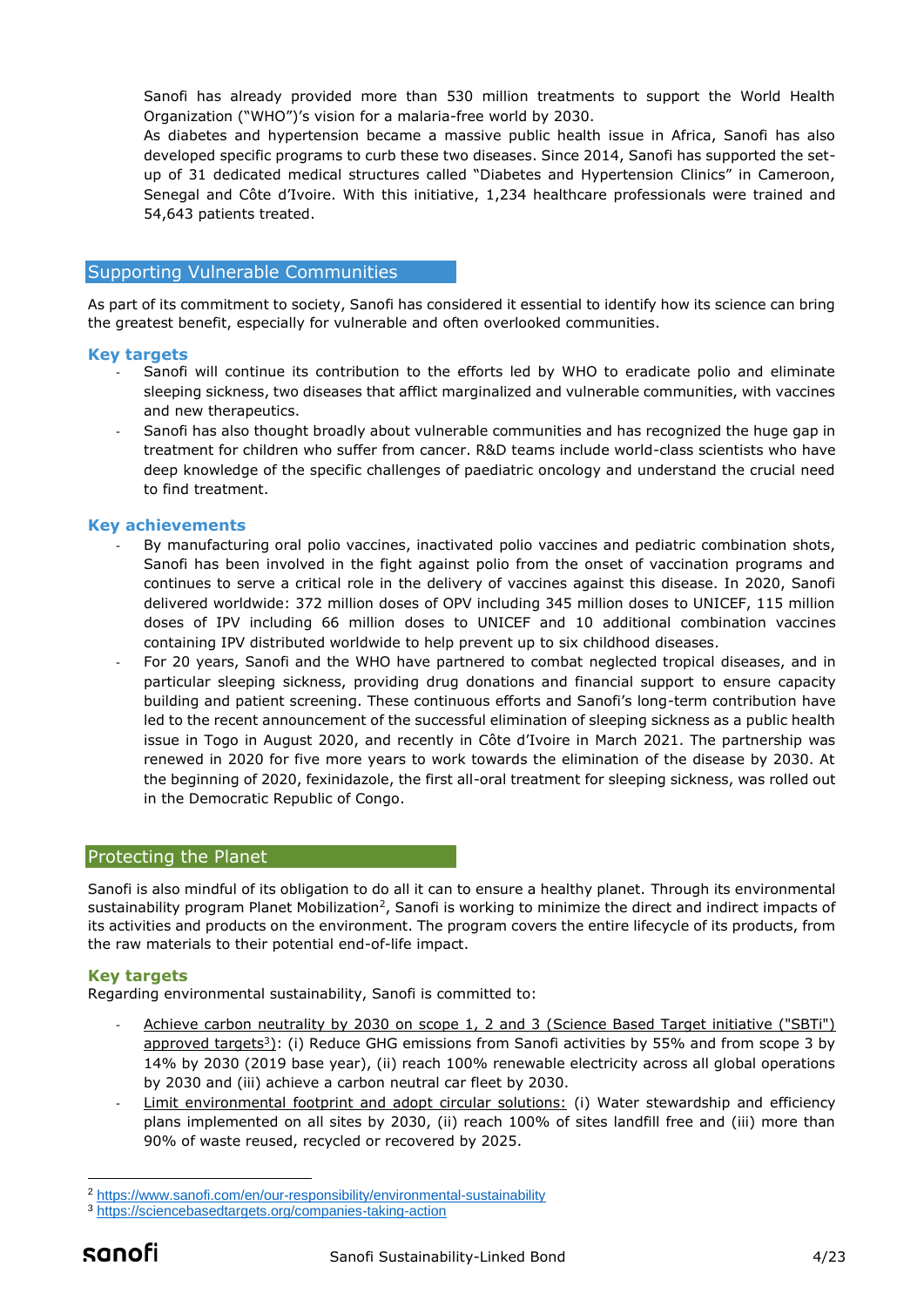- Improve environmental profile of products: (i) eco-design approach for all new products by 2025 and top selling products by 2030, (ii) assess impacts of top selling medicines on ecosystems by 2025 and (iii) develop and operate a global program by 2030 to promote responsible uses and the proper disposal of unused medicines, medical devices, and packaging. Notably, by 2027, Sanofi will end the use of plastic in blister packs for all its vaccines. This is a truly complex industrial endeavour that will address the problem of plastic waste in the environment.

#### **Key achievements**

- Since 2015, Sanofi has reduced GHG emissions from its activities by 27% and GHG emissions from its sales care fleet by 51%. All French sites are using 100% renewable electricity since 2021.
- Sanofi has performed Life Cycle Assessment of medicines and medical devices.
- Sanofi has already completed an ecosystems impact assessment for 37% of its top selling medicines.

#### Building an Inclusive Workplace

With nearly 100,000 employees comprised of 142 nationalities, Sanofi works constantly to make its workplace inclusive and diverse.

#### **Key targets**

- Gender diversity: Sanofi has made strong progress on its ambition to be a gender-balanced organization, but there is more progress to be made before everyone is truly represented and included. To enhance gender equality, Sanofi has pledged to reach equal representation of women and men among its senior leaders by 2025 and achieve a representation of 40% of women in the Executives population by 2025.
- Sanofi is fostering inclusion and sustainability in the local ecosystems in which it operates and serving the communities through volunteering.
- Sanofi is embedding its commitment to society in its leaders' career development paths to strengthen the social impact of their decisions.

#### **Key achievements**

- Sanofi is part of the top 25 companies globally committed for gender equality (Source: Equileap<sup>4</sup>). As of 2020, 38.8% of Sanofi's 2,000 Senior Leaders are women, 42% of the managers are women, and 47% of the workforce are women.
- Sanofi is engaged at a social and economic level in all communities where it operates, with 8,100 employee volunteers, helping 115,500 people in 53 countries.

# <span id="page-5-0"></span>**Corporate Social Responsibility (CSR) governance and ownership**

The Sanofi Board of Directors has a commitment to promote long-term value creation while taking account of the social and environmental impacts of Sanofi's operations. A review of the CSR strategy and performance is performed by the Board at least once a year.

The Appointments, Governance and CSR Committee of the Board ensures that CSR issues are given due consideration in developing and implementing Sanofi's corporate strategy. In particular, the Committee ensures that our commitments and policy orientations are consistent with what Sanofi's stakeholders expect from us.

The Head of CSR reports to the Head of Corporate Affairs who reports to the Chief Executive Officer.

The compensation policy of the Chief Executive Officer is designed to motivate and reward performance, and to ensure that a significant portion of his compensation is contingent on the attainment of financial, operational and social criteria aligned with the corporate interest and creating shareholder value. In 2020, a dedicated individual CSR performance criterion represents 15% of the annual variable compensation package.

<sup>4</sup> <https://equileap.com/>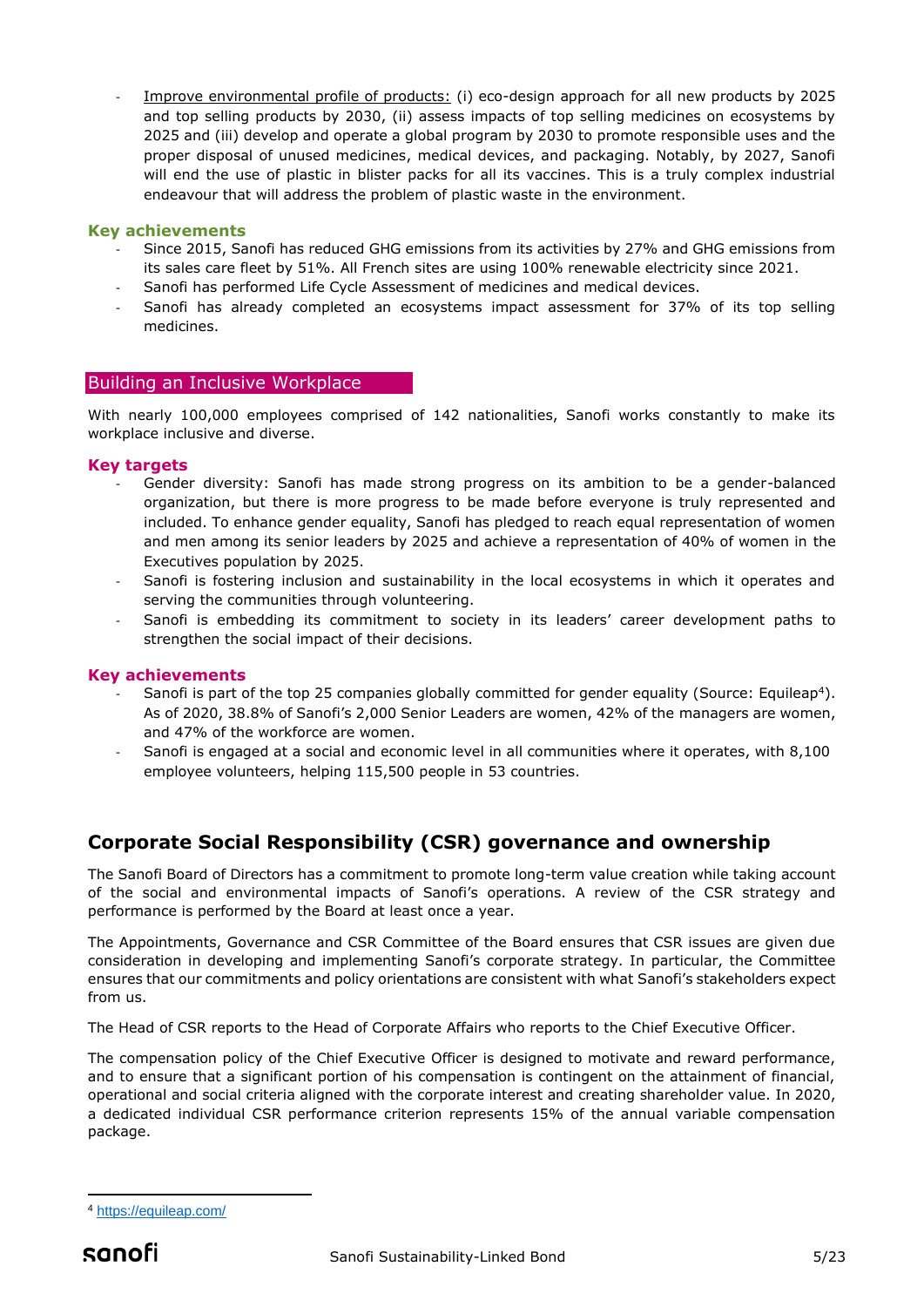# <span id="page-6-0"></span>**Sanofi Global Health**

Affordable access is a key priority of Sanofi's Social Impact Strategy. To organize and expand on its existing efforts, Sanofi launched SGH in April 2021, a non-profit business unit with a remit to increase access to medicines considered essential by the WHO<sup>5</sup> for patients in some of the least developed regions of the world, by donation or selling of its medicines at affordable prices. SGH will be self-financed to ensure it remains sustainable over time, charging just enough to cover the cost of local implementation projects.

SGH is equipped at the start with a portfolio of 30 products covering malaria, tuberculosis, neglected tropical diseases and non-communicable diseases ("NCDs"). Since 2007 Sanofi has been working with intergovernmental agencies and non-governmental organizations in providing medicines at affordable prices or through donation programs to treat malaria, tuberculosis, leishmaniasis and sleeping sickness. SGH will continue to work with intergovernmental agencies and non-governmental organizations in the distribution of those medicines across the world's 40 poorest countries where access is still needed. More importantly, SGH will address the growth of unmet needs for patients living with NCDs across the world's 40 poorest countries. Beyond the products provided, SGH will also focus on integrated programs that ensure optimal care management over time for patients:

- SGH has a two-pronged approach, combining both its medicines and its expertise to achieve sustainable access to medicines for the most vulnerable Provision of medicines: initially, SGH will operate in 40 countries among those with the lowest Gross Domestic Product ("GDP") per capita<sup>6</sup>, and will supply 30 of Sanofi's most essential medicines, including treatments for cardiovascular diseases, diabetes and cancer.
- Screening, disease management and training programs: as the provision of medicines is not enough in itself to meet unmet needs, SGH will also work with local health authorities and care providers to train healthcare professionals and raise disease awareness and help set up sustainable healthcare systems for diseases that require chronic treatment and complex care.

<sup>5</sup> <https://www.who.int/groups/expert-committee-on-selection-and-use-of-essential-medicines/essential-medicines-lists>

<sup>6</sup> According to the World Bank Data: <https://data.worldbank.org/indicator/NY.GDP.PCAP.CD>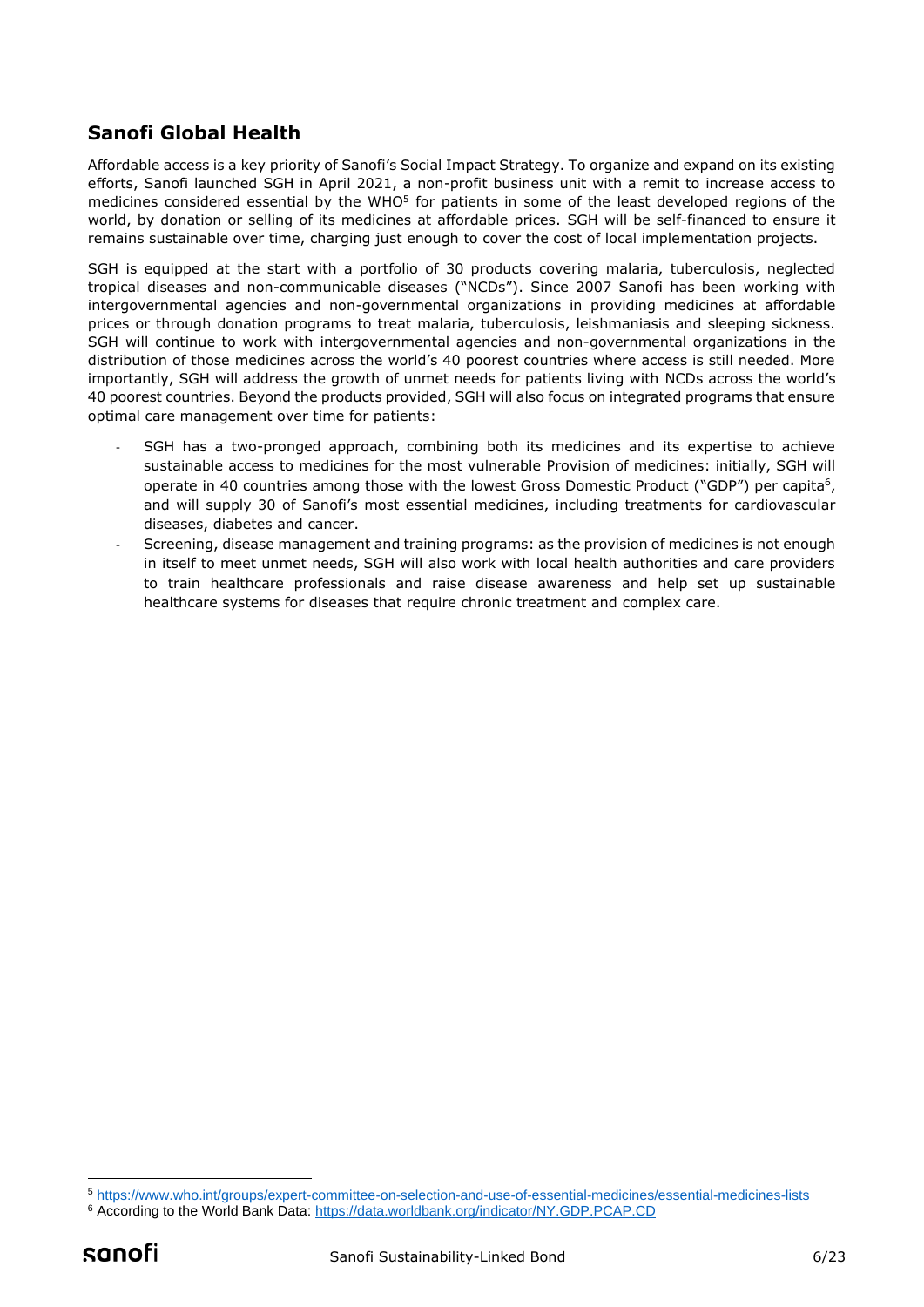# <span id="page-7-0"></span>**Recognition for Sanofi extra-financial performance<sup>7</sup>**

|                 | Toeq iris                                        | <b>Vigeo Eiris</b>                         | Score of 62 out of 100<br>Advanced | 1st pharmaceutical company out of 57<br>Score in progress since 2018                                                           |
|-----------------|--------------------------------------------------|--------------------------------------------|------------------------------------|--------------------------------------------------------------------------------------------------------------------------------|
|                 | <b>SUSTAINALYTICS</b>                            | Sustainalytics                             | Score of 23.7<br>Medium Risk       | 13th among 483 pharmaceutical companies                                                                                        |
|                 | Dow Jones<br>Sustainability Indexes              | Dow Jones Sustainability<br>Indices (DJSI) | Score of 86 out of 100             | 2nd in ranking among 91 pharmaceuticals companies                                                                              |
|                 | <b>MSCI</b>                                      | <b>MSCI</b>                                | Score BBB<br>(best score is AAA)   | 5th among the 6 largest pharmaceuticals companies                                                                              |
|                 | <b>ISS ESG</b>                                   | <b>ISS ESG</b>                             | Rated B (out of A+)                | 3rd among 476 pharmaceuticals companies                                                                                        |
| Rating Agencies | FTSE4Good                                        | FTSE4GOOD                                  | Score of 3.9 out of 5              | With very high rating for Social & Governance                                                                                  |
|                 | GLOBAL100                                        | Corporate Knights<br>(Global 100)          | Rank 65 in global 100              | First company in the pharmaceutical sector                                                                                     |
|                 | <b>ACCESS TO</b><br>mebicine -<br>Inpex <b>T</b> | Access To Medicine Index                   | Score 3.47 out of 5                | Top 5 company                                                                                                                  |
|                 | <b>OWDi</b>                                      | Workforce Disclosure Initiative<br>(WDI)   | Disclosure score: 90%              | Sanofi's disclosure score well above sector disclosure<br>score (65%)                                                          |
|                 | ecovadis                                         | Ecovadis                                   | Score of 70 out of 100             | With a balanced score in the 4 selection sections:<br>Environment, Labor & Human rights, Ethics and<br>Sustainable procurement |
|                 |                                                  | CDP Climate Change<br><b>CDP Water</b>     | A<br>A                             | Leading position                                                                                                               |

<sup>7</sup> As of December 2021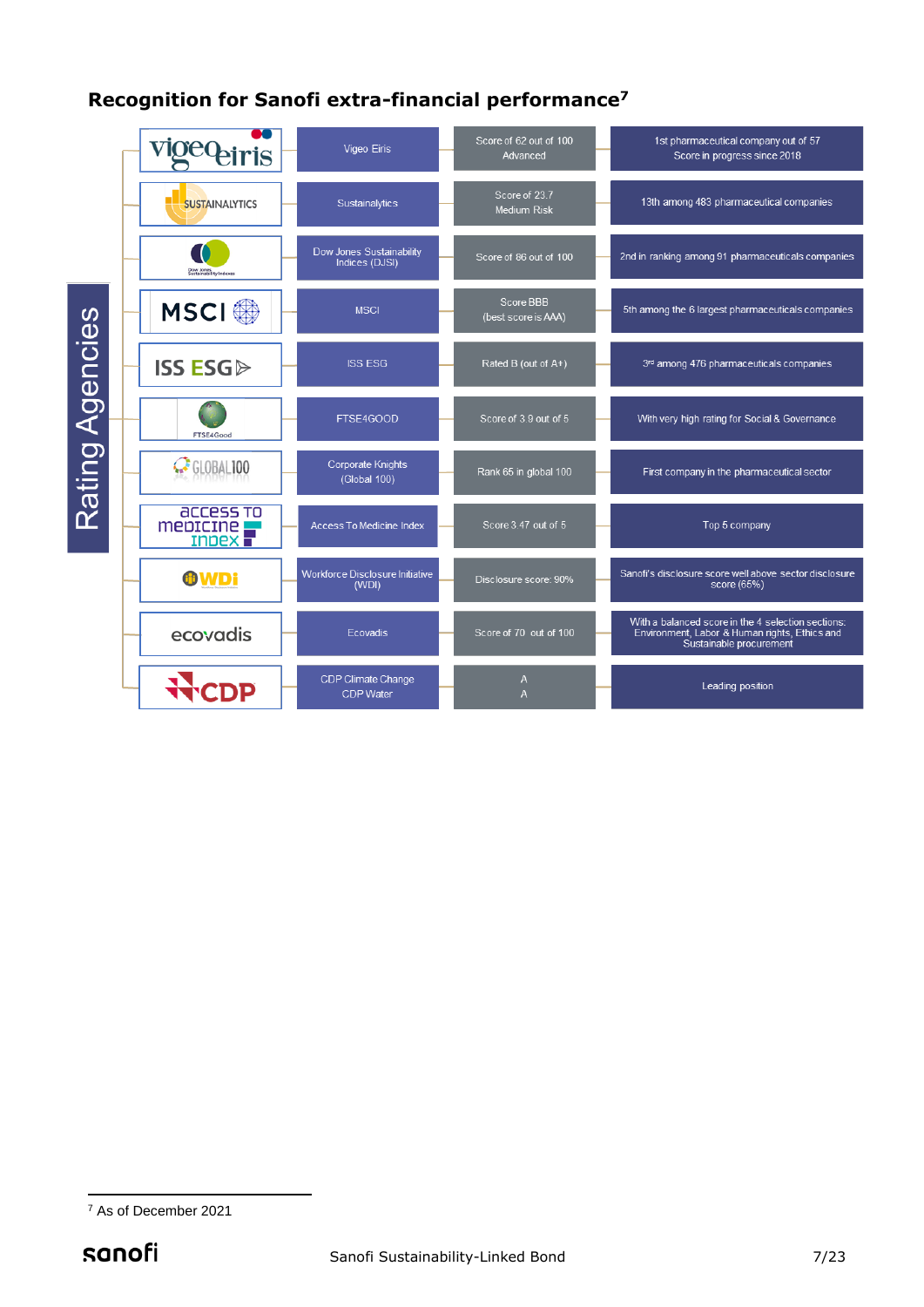# <span id="page-8-0"></span>*Sanofi Sustainability-Linked Bond Framework*

Aligned with its Social Impact Strategy, Sanofi is committed to integrating sustainability in its Play to Win business strategy as well as in its investment and financing strategy. To reflect this engagement, and following a first sustainability-linked loan signed in 2020 with 16 lenders, Sanofi intends to become an active repeat issuer of sustainable finance instruments and to contribute to the further development of the sustainable finance market through the establishment of this Sustainability-Linked Bond Framework (the "Framework"). The sustainability-linked bond structure encompasses Sanofi's commitment to society, focusing on the growing and sustainable access to medicines it facilitates, while accelerating its goals to reduce the environmental impact of its activities and products in its worldwide operations. The KPIs and related targets have been selected and calibrated on this basis.

The Framework is aligned to the 2020 Sustainability-Linked Bond Principles published by the International Capital Markets Association ("ICMA")<sup>8</sup>.

The following five components form the basis of the Framework:

- 1. Selection of Key Performance Indicators ("KPIs")
- 2. Calibration of Sustainability Performance Targets ("SPTs")
- 3. Characteristics of Sustainability-Linked Bonds
- 4. Reporting
- 5. Verification

# <span id="page-8-1"></span>**Selection of Key Performance Indicators**

Sanofi has four sustainability KPIs but has the option to choose which KPIs will apply in respect of a particular issuance of Sustainability-Linked Bond. The KPIs selected by Sanofi in the context of each issuance of Sustainability-Linked Bonds will be specified in the relevant documentation relating to such Sustainability-Linked Bonds.

Climate change mitigation KPIs

- KPI 1: Absolute GHG emissions scope 1&2 reduction
- KPI 2: Absolute GHG emissions scope 3 reduction

Access to medicines KPIs

• KPI 3: Provision by SGH of essential medicines in low-income countries ("LICs") and lower middleincome countries ("LMICs") KPI 4: Beneficiaries of SGH healthcare programs in LICs and LMICs

#### **Climate change mitigation KPIs**

Climate change is one of the greatest contemporary challenges and has an enormous impact on people's lives and health. The rise in the earth's temperature can lead to extreme weather conditions, food shortages, difficulties in accessing drinking water and increased air pollution, as well as creating favorable conditions for the spread of vector-borne diseases such as malaria or increasing pollen-related allergies.

The WHO estimates that between 2030 and 2050, climate change will cause an estimated 250,000 additional deaths each year. To limit the consequences of global warming, the United Nations presents carbon neutrality as the solution to counterbalance the build-up of GHG in the atmosphere. Sanofi is responsible for approximately 7,028 ktCO<sub>2</sub>eq (scope 1, 2 & 3, 2019 baseline figure) and has a clear role and duty to play to achieve the collective climate neutrality objective. Moreover, Sanofi could be significantly impacted by climate change impacts which represent physical and transitional risks.

These KPIs are aligned with the following UN Sustainable Development Goal ("SDG") and related subtargets:

<sup>8</sup> [https://www.icmagroup.org/assets/documents/Regulatory/Green-Bonds/June-2020/Sustainability-Linked-Bond-](https://www.icmagroup.org/assets/documents/Regulatory/Green-Bonds/June-2020/Sustainability-Linked-Bond-PrinciplesJune-2020-100620.pdf)[PrinciplesJune-2020-100620.pdf](https://www.icmagroup.org/assets/documents/Regulatory/Green-Bonds/June-2020/Sustainability-Linked-Bond-PrinciplesJune-2020-100620.pdf)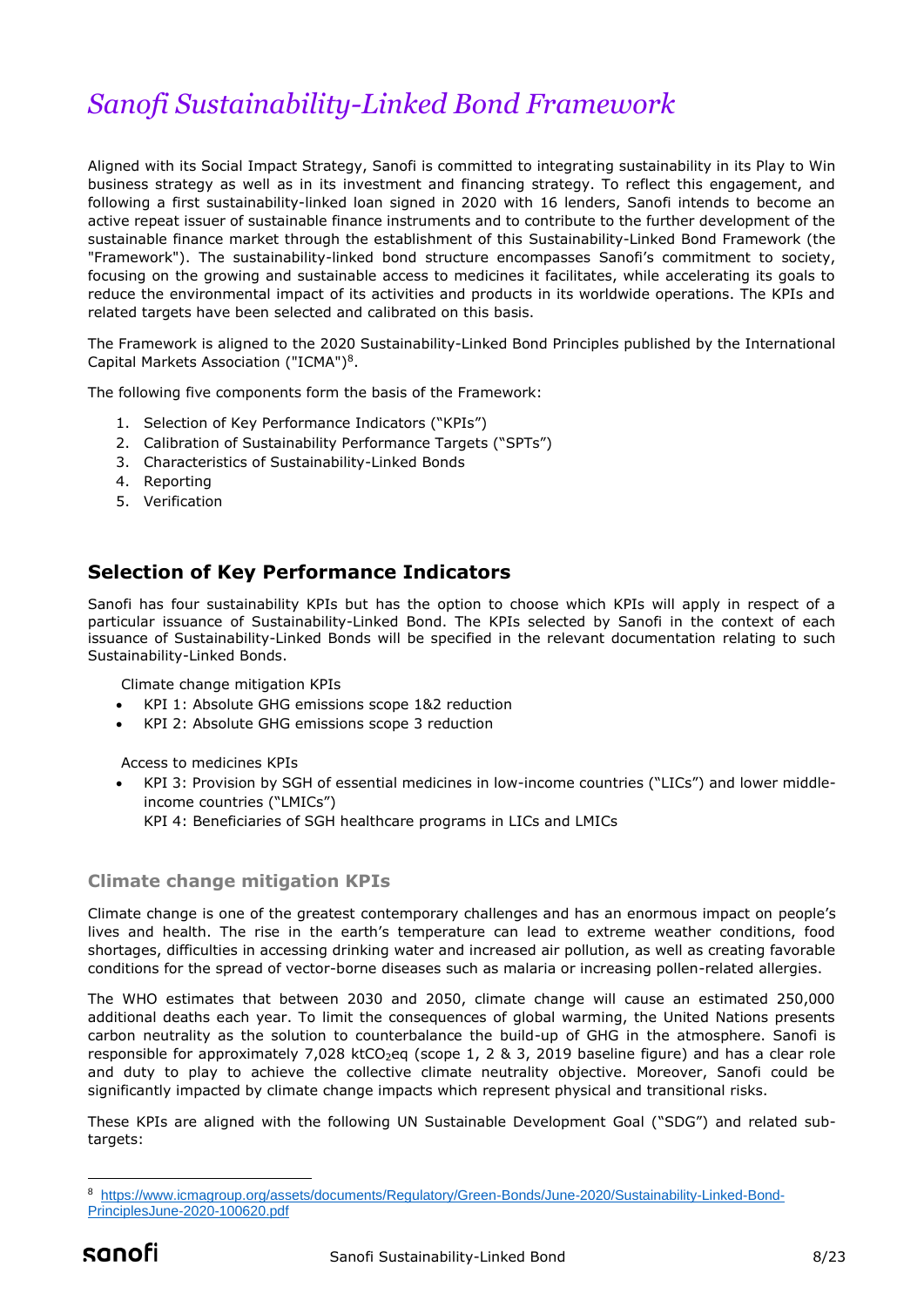- SDG 7 Affordable and clean energy, target 7.2 *"By 2030, increase substantially the share of renewable energy in the global energy mix"* and target 7.3 *"By 2030, double the global rate of improvement in energy efficiency"*
- SDG 13 Climate action, target 13.3 *"Improve education, awareness-raising and human and institutional capacity on climate change mitigation, adaptation, impact reduction and early warning"*

| <b>Definition</b>                              | Percentage of achieved reduction in absolute scope 1&2 GHG emissions                                                                                                                                                                                                                                                                                                                                                                                                                                                      |
|------------------------------------------------|---------------------------------------------------------------------------------------------------------------------------------------------------------------------------------------------------------------------------------------------------------------------------------------------------------------------------------------------------------------------------------------------------------------------------------------------------------------------------------------------------------------------------|
| Unit                                           | Percentage of reduction of tons of CO2 equivalents ("tCO2e")                                                                                                                                                                                                                                                                                                                                                                                                                                                              |
| <b>Scope and</b><br>perimeter                  | This KPI includes the absolute scope 1 (direct emissions from own activities, including<br>medical representatives' fleet) and the absolute scope 2 (indirect emissions from the<br>consumption of purchased electricity, heat and stream) GHG emissions of industrial,<br>Research & Development and tertiary sites. It includes all Scope 1 and 2 emissions in<br>the GHG inventory, in line with the Greenhouse Gas Protocol (GHG Protocol).                                                                           |
|                                                | Carbon offsets are not included in the calculation.                                                                                                                                                                                                                                                                                                                                                                                                                                                                       |
|                                                | The scope of activities considered is the same as the one used and disclosed in the<br>Corporate Social Responsibility chapter of Sanofi's annual universal registration<br>document ("URD").                                                                                                                                                                                                                                                                                                                             |
| Methodology<br>for<br>calculation <sup>9</sup> | Calculation of scope 1 and 2 GHG emissions is based on a GHG inventory reporting<br>procedure which specifies the methodologies to be applied for reporting indicators<br>throughout Sanofi and includes definitions, methodological principles, calculation<br>formulae and emission factors, on the basis of the GHG Protocol. There is an internal<br>process in place to check and validate data accuracy and consistency as well as an<br>annual audit by an external, recognized third company.                     |
|                                                | The primary data is informed by Sanofi sites using the corporate reporting tool<br>("SHERPA") on a quarterly basis for manufacturing and R&D sites, and annually for<br>rest of the sites. The primary data comes from energy invoices or equivalent valid<br>documents. The SHERPA tool estimates CO2 equivalent absolute values using<br>consolidated primary data and emissions factors <sup>10.</sup>                                                                                                                 |
|                                                | Direct emissions (scope 1) are calculated on the basis of the GHG Protocol data.                                                                                                                                                                                                                                                                                                                                                                                                                                          |
|                                                | Indirect emissions from other energy sources purchased from external suppliers<br>(scope 2) are accounted for as follows:                                                                                                                                                                                                                                                                                                                                                                                                 |
|                                                | Emissions from electricity generation: emission factors are market based (obtained<br>from the suppliers if available and checked), or location based (by default), from<br>the last published data by the International Energy Agency;<br>Emissions generated by the production of steam are calculated on the basis of site-<br>$\Box$<br>specific factors, or are estimated using Sanofi internal standards; and<br>Emissions from Sanofi's medical representative vehicle fleet are included in scope<br>$\Box$<br>1. |

#### **KPI 1: Absolute Greenhouse gas emissions scope 1&2 reduction**

<sup>&</sup>lt;sup>9</sup> The reporting period for environmental indicators for a given calendar year runs from October 1 of the previous year through September 30 of the current year, as part of our URD

<sup>&</sup>lt;sup>10</sup> Data sourced from official recognized databases and/or market-based emissions factors as described in Sanofi internal procedure, aligned with the GHG Protocol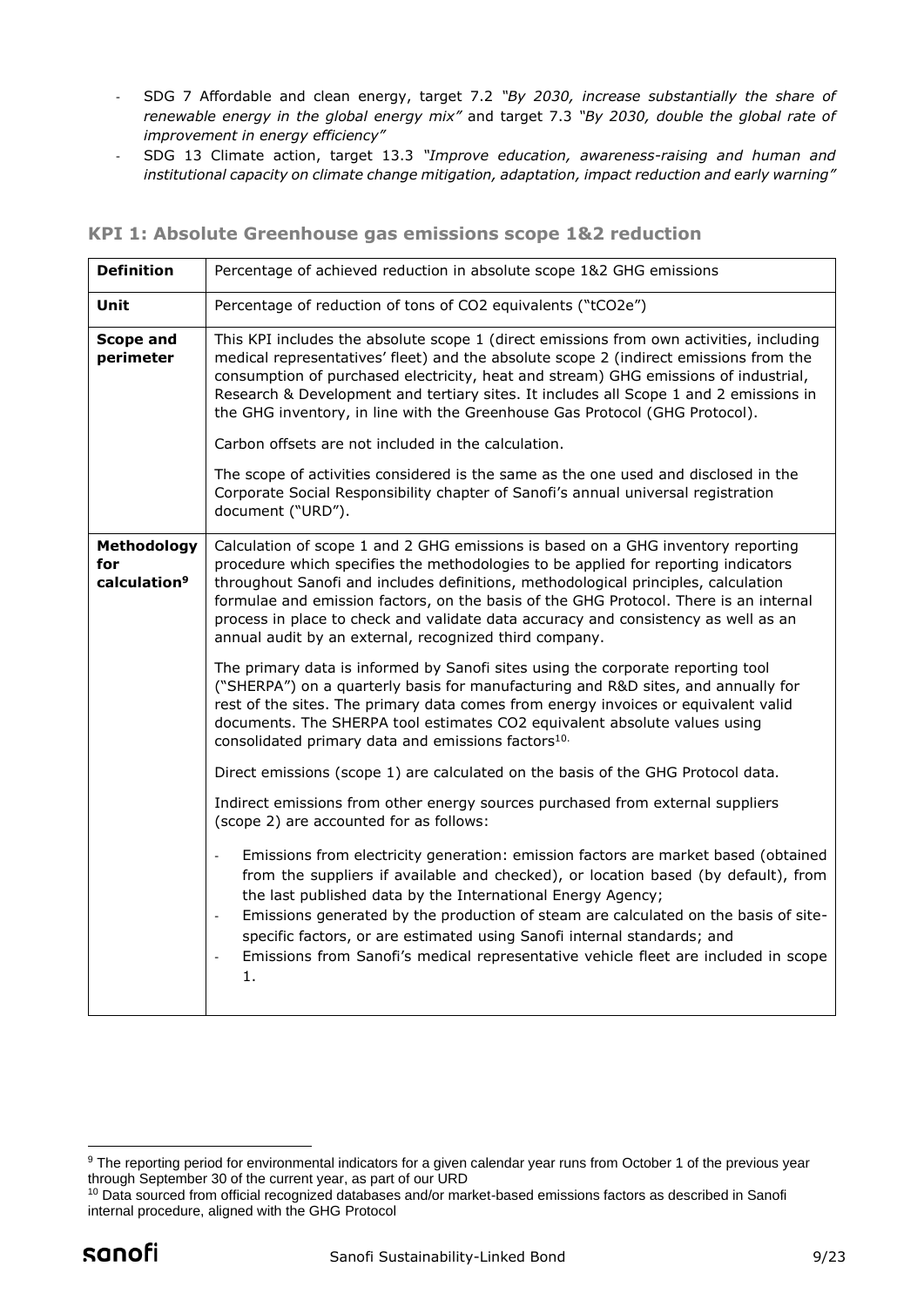| <b>Definition</b>                               | Percentage of achieved reduction in absolute scope 3 GHG emissions                                                                                                                                                                                                                                                                                                      |
|-------------------------------------------------|-------------------------------------------------------------------------------------------------------------------------------------------------------------------------------------------------------------------------------------------------------------------------------------------------------------------------------------------------------------------------|
| Unit                                            | Percentage of reduction of tons of $CO2$ equivalent (tCO <sub>2</sub> e)                                                                                                                                                                                                                                                                                                |
| Scope and<br>perimeter                          | This KPI includes the absolute scope 3 (indirect emissions from Sanofi's value chain)<br>GHG emissions, as defined in the GHG Protocol.                                                                                                                                                                                                                                 |
|                                                 | This KPI does not include indirect emissions related to Upstream leased assets,<br>Downstream leased assets, Franchises, and Investments, as emissions from these<br>sources are not considered material for Sanofi.                                                                                                                                                    |
|                                                 | This KPI includes 100% of Sanofi's scope 3 emissions which Sanofi has disclosed in its<br>URD and which includes most material scope 3 emissions categories. This KPI covers<br>more than 2/3 of total scope 3 emissions in conformance with the GHG Protocol<br>Corporate Value Chain (scope 3) Accounting and Reporting Standard.                                     |
|                                                 | Carbon offsets and avoided emissions are not included in the calculation.                                                                                                                                                                                                                                                                                               |
|                                                 | The scope of activities considered is the same as the one used and disclosed in the<br>Corporate Social Responsibility chapter of its annual URD.                                                                                                                                                                                                                       |
| Methodology<br>for<br>calculation <sup>11</sup> | Calculation of scope 3 GHG emissions is based on a dedicated scope 3 carbon<br>footprint calculation specified in Sanofi's methodology, an internal guideline which<br>specifies each scope 3 emissions category individually, with the methodology,<br>calculation formulae and emission factors used to calculate GHG emissions, on the<br>basis of the GHG Protocol. |

#### **KPI 2: Absolute Greenhouse gas emissions scope 3 reduction**

### **Access to medicines KPIs**

According to the latest Access to Medicines Index, many of the world's poorest countries still do not benefit significantly from access strategies being implemented by the world's largest pharmaceutical companies. The 2021 Index shows that less than half of key products controlled by 20 large companies are being offered through access strategies in countries classified by the World Bank as either LMICs or LICs. The shortfall is particularly acute in LICs, which are most consistently overlooked by companies despite being home to almost 700 million people.

 $NCDs<sup>12</sup>$ , also known as chronic diseases which tend to be of long duration, are responsible for approximately 70% of all deaths worldwide (41 million people each year), mainly with Cardiovascular diseases (17.9 million), Cancer (9.0 million), Respiratory diseases (3.8 million), Diabetes (1.6 million). Mental health was included in the list of NCDs during the UN General Assembly held in September 2018<sup>13</sup>, 77% of all NCD deaths are in LMICs. Each year, more than 15 million people worldwide die from a NCD between the ages of 30 and 70 years, and 85% of these "premature" deaths occur in LMICs.

In that context, with its dedicated non-profit unit SGH, Sanofi will provide the world's poorest countries with access to essential medicines to treat NCDs. In addition, SGH will fund the training of healthcare professionals and the development of sustainable care systems for those who suffer from these chronic diseases and require complex care, to support sustainable access to medicines. The SGH's objective is therefore to contribute to improving the conditions of access to care in a sustainable manner, shaping markets such that price is not a factor prohibiting accessibility, but where there remains incentive for competing private companies to ensure continued availability. Sanofi believes this model is especially critical for chronic diseases where access to care needs to be guaranteed over the long term.

Previous attempts to tackle the challenge of NCDs in LMICs and LICs under either a traditional commercial model or philanthropic approaches have demonstrated the difficulties to scale up and reach vulnerable

<sup>&</sup>lt;sup>11</sup> The reporting period for environmental indicators for a given calendar year runs from October 1 of the previous year through September 30 of the current year as part of Sanofi's URD

<sup>12</sup> <https://www.who.int/news-room/fact-sheets/detail/noncommunicable-diseases>

<sup>13</sup> <https://www.unscn.org/en/topics/ncds?idnews=1835>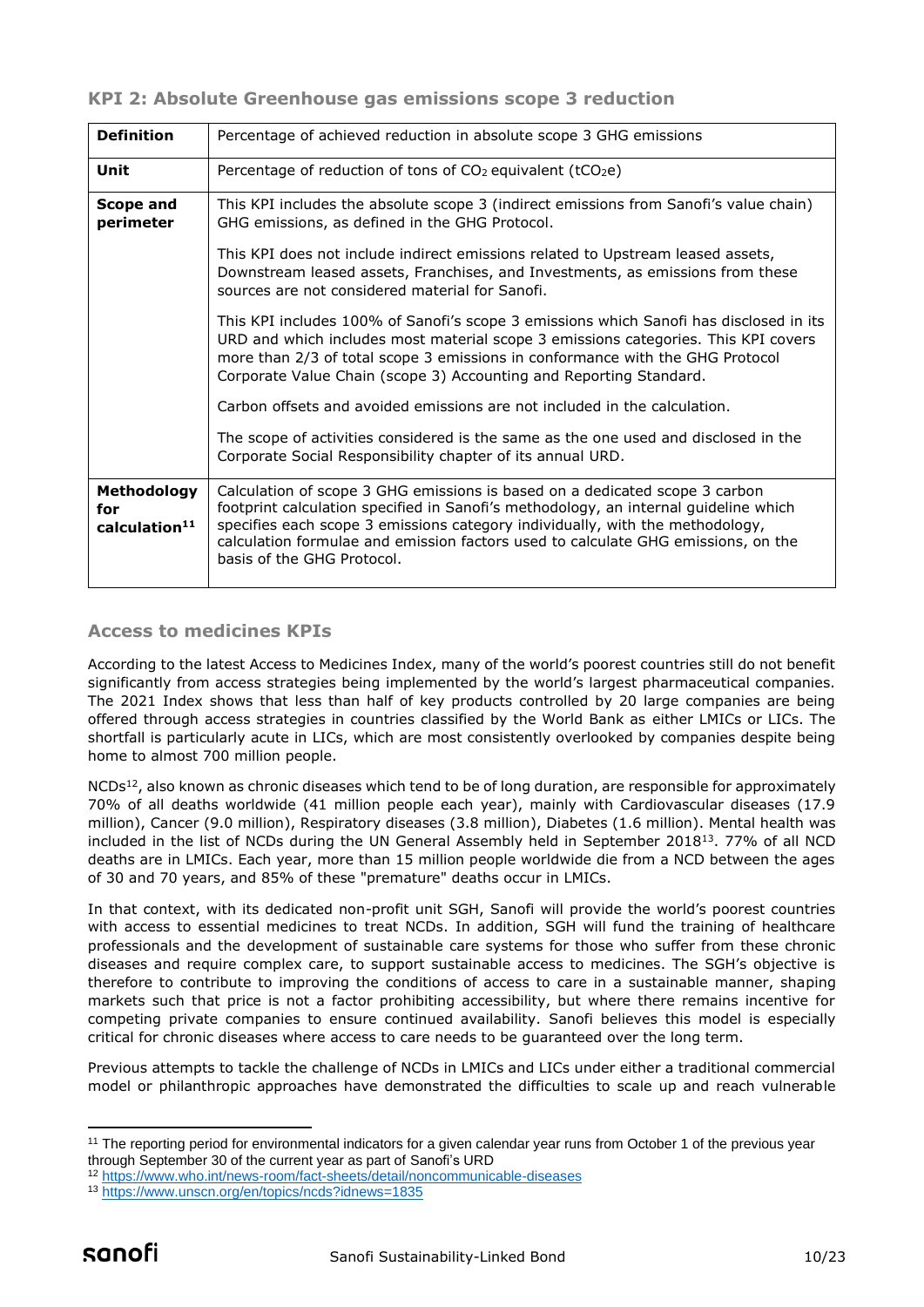population in need over the long run. Hence the creation of SGH to try a new more promising and sustainable approach dedicated to these base of pyramid patient segments.

Besides its over-arching ambition, one of the truly innovative aspects is the "not for profit approach" of SGH, supported by its economic robustness, an integrated model including financing for support programs for chronic disease management that will guarantee long-term sustainability. In practice, SGH will sell its products at minimal margin compared to commercial operations and this will be reinvested in the access programs it funds. Another key aspect is the focus on 40 of the world's poorest countries, countries that are not often included in other global health initiatives coming from the private sector. The initial selection of the 40 countries was made based on income levels (as defined by World Bank and United Nations classifications), on an assessment of the strength of the local healthcare systems (with criteria such as total healthcare spend per capita) and on the absence of significant pre-existing Sanofi local access efforts. Products were selected starting from the WHO Essential Medicines List and identifying products from the Sanofi portfolio that either fit with needs from this list and for which global supply is currently suboptimal, or products that are similar to those on the list and can be critical for a country's therapeutic arsenal. SGH portfolio of products tackling NCDs cover the following disease areas: diabetes, cardiovascular, oncology and mental health, taking account of Sanofi's expertise and portfolio.

A significant challenge for access to affordable products in several countries, especially poor ones, is the complexity of the distribution channels and the significant mark-up on prices that this generates. Sanofi's goal is for the patient or the final payer to derive most of the benefit of the financial efforts deployed. To achieve that, SGH will operate according to this imperative, prioritizing partnerships and commercial agreements with inter-governmental agencies, non-governmental organizations, governments and national programs, and international distributors operating along principles compatible with Sanofi's.

A mix of factors are impeding proper access to care, and particularly in LICs. Lack of awareness of early symptoms, timely diagnosis and treatment, and appropriate management of the disease and its longerterm risks are impeding progress on improving outcomes for people living with NCDs. There is a critical need for trained healthcare workforces, timely access to appropriate care and medicines, and support for patients and their caregivers. Therefore, to support access to medicines, SGH programs will also focus on two main strategic pillars in order to contribute to healthcare systems strengthening: integrated patientcentered models of care programs and healthcare professionals' capacity building programs.

Due to SGH being recently launched, the selected KPIs are benchmarked against the actual number of treatments provided by the General Medicines GBU over the last few years, as well as similar data from peers programs.

These KPIs are aligned with the following UN Sustainable Development Goal (SDG) and related sub-targets:

- SDG 3.4 By 2030, reduce by one third premature mortality from NCDs through prevention and treatment and promote mental health and well-being.
- SDG 3.8 Achieve universal health coverage, including financial risk protection, access to quality essential health-care services and access to safe, effective, quality and affordable essential medicines and vaccines for all.
- SDG 3.C Substantially increase health financing and the recruitment, development, training and retention of the health workforce in developing countries, especially in least developed countries and small island developing States.

These KPIs are also aligned with WHO Global Monitoring Framework<sup>14</sup> and the following 3 targets out of the 9 voluntary global targets aimed at combating global mortality from the four main NCDs:

- Target 1. A 25% relative reduction in the overall mortality from cardiovascular diseases, cancer, diabetes, or chronic respiratory diseases.
- Target 8. At least 50% of eligible people receive drug therapy and counselling (including glycaemic control) to prevent heart attacks and strokes.
- Target 9. An 80% availability of the affordable basic technologies and essential medicines, including generics, required to treat major noncommunicable diseases in both public and private facilities.

<sup>14</sup> <https://www.who.int/publications/i/item/ncd-surveillance-global-monitoring-framework>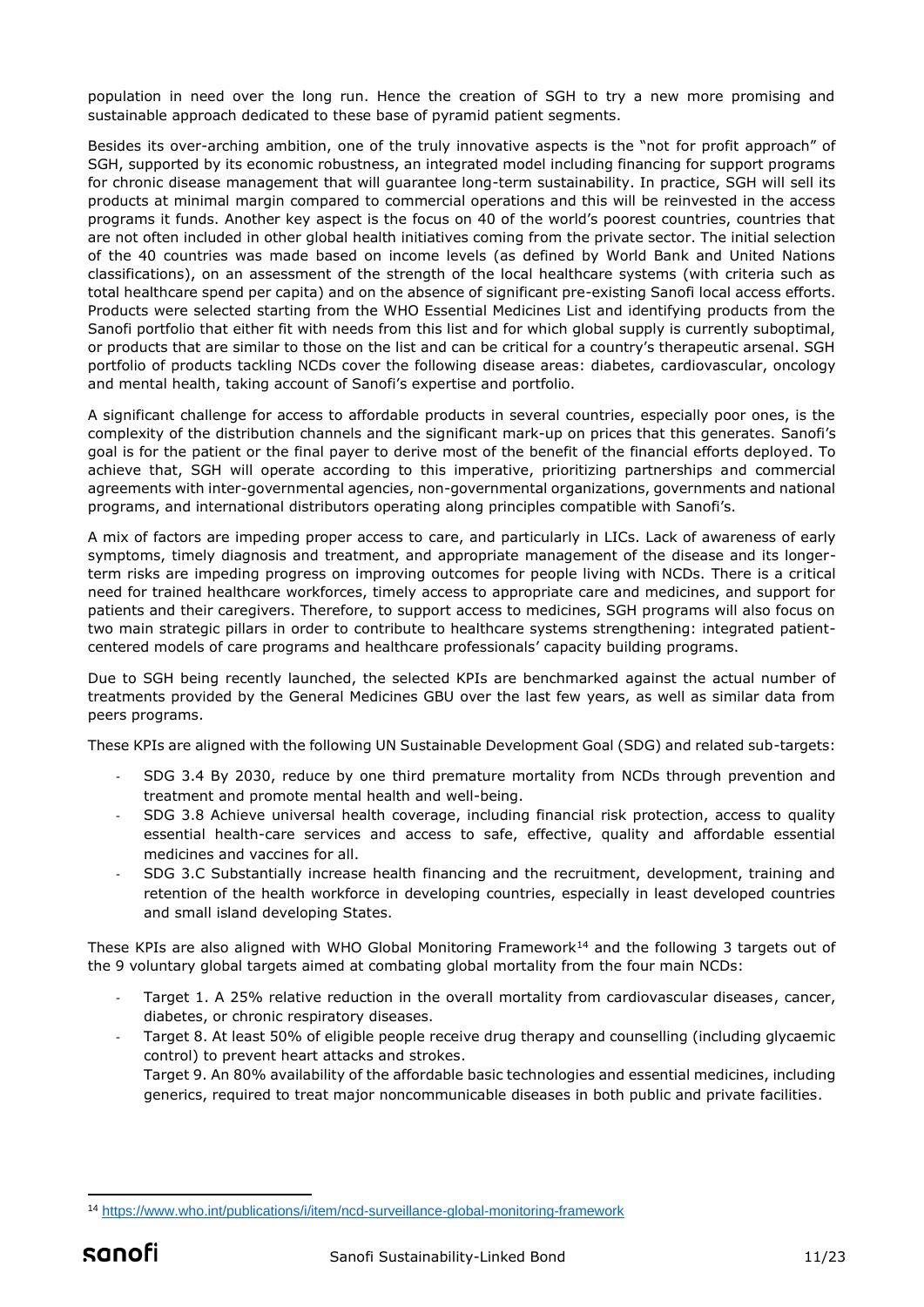| <b>Definition</b>                 | Cumulative number of patients provided with essential medicines by Sanofi's non-<br>profit unit SGH, for the treatment of NCDs, in LICs and LMICs, i.e. the 40 of the<br>world's poorest countries, from 2022 to 2026.                                                                                                                                                                                                                                                                                                                                                                                                                                                                                                                                                                                                                                                                                                                 |  |  |
|-----------------------------------|----------------------------------------------------------------------------------------------------------------------------------------------------------------------------------------------------------------------------------------------------------------------------------------------------------------------------------------------------------------------------------------------------------------------------------------------------------------------------------------------------------------------------------------------------------------------------------------------------------------------------------------------------------------------------------------------------------------------------------------------------------------------------------------------------------------------------------------------------------------------------------------------------------------------------------------|--|--|
| Unit                              | Number of patients                                                                                                                                                                                                                                                                                                                                                                                                                                                                                                                                                                                                                                                                                                                                                                                                                                                                                                                     |  |  |
| <b>Scope and</b><br>perimeter     | For the purpose of this KPI:<br>Essential medicines currently considered in the portfolio are listed on the WHO<br>÷,<br>Essential Medicines List <sup>15</sup> ("EML") or are recognized as therapeutic alternatives to<br>the WHO EML They cover NCDs in the following therapeutic areas: cardiovascular,<br>diabetes, mental health and oncology.<br>All of these medicines are being used to treat the above mentioned NCDs in LMICs<br>$\overline{\phantom{a}}$<br>and LICs. In particular, the 40 of the world's poorest countries are defined according<br>to the lowest GDP per capita <sup>16</sup> by the World Bank Data and are detailed in the<br>Appendix.                                                                                                                                                                                                                                                               |  |  |
| Methodology<br>for<br>calculation | This KPI is computed as the arithmetic sum of the patients provided with essential<br>medicines by SGH from 2022 to 2026. The number of patients is calculated based on<br>the volume of essential medicines sold by SGH divided by the relevant volume per<br>patient.<br>More specifically:<br>The volume of essential medicines sold by SGH corresponds to the number of<br>treatment packs invoiced by SGH and delivered to the 40 of the world's poorest<br>countries (destination indicated by the distributor) from 2022 to 2026.<br>The relevant volume per patient correspond to the average daily dose (calculated<br>$\blacksquare$<br>on average body weight for main indication) and the average duration of treatment<br>(i.e. 6 months for chronic care or average number of cycles) over the period 2022<br>to 2026.<br>For a given period from 2022 to $i$ (i= 2023 to 2026) and a given essential medicines <b>k</b> |  |  |
|                                   | # Number of patients provided with essential medicines 2022-i =<br>Number of Packs $_{k,i}$ $\times$ Number of doses per Pack $_{k,i}$<br>Σ<br>Average daily $dose_k \times Average$ duration of treatment <sub>k,i</sub>                                                                                                                                                                                                                                                                                                                                                                                                                                                                                                                                                                                                                                                                                                              |  |  |

<sup>15</sup> <https://www.who.int/publications/i/item/WHO-MHP-HPS-EML-2021.02>

<sup>16</sup> <https://data.worldbank.org/indicator/NY.GDP.PCAP.CD>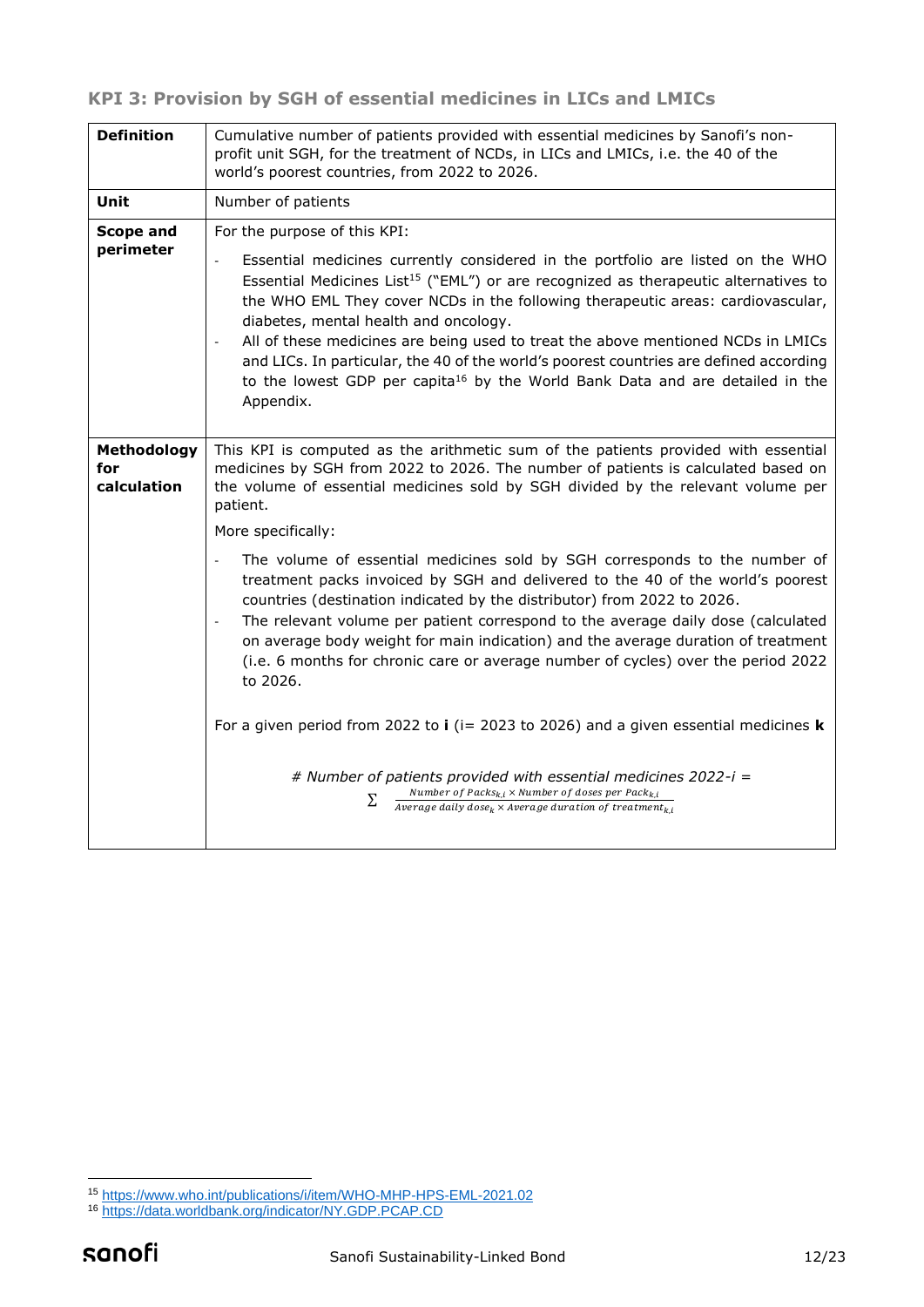| <b>Definition</b>             | Cumulative number of beneficiaries of NCD healthcare programs (screening,<br>diagnosis, disease management and training) supported by SGH, in LICs and LMICs,<br>i.e. the 40 of the world's poorest countries, from 2022 to 2026.                                                                                                                                                                                                                                                                                                                                                                                                                                                                                                                                                                                                                                                                                                                                                                                                                                                    |
|-------------------------------|--------------------------------------------------------------------------------------------------------------------------------------------------------------------------------------------------------------------------------------------------------------------------------------------------------------------------------------------------------------------------------------------------------------------------------------------------------------------------------------------------------------------------------------------------------------------------------------------------------------------------------------------------------------------------------------------------------------------------------------------------------------------------------------------------------------------------------------------------------------------------------------------------------------------------------------------------------------------------------------------------------------------------------------------------------------------------------------|
| Unit                          | Number of beneficiaries                                                                                                                                                                                                                                                                                                                                                                                                                                                                                                                                                                                                                                                                                                                                                                                                                                                                                                                                                                                                                                                              |
| <b>Scope and</b><br>perimeter | In line with KPI 3, the scope will focus on the following NCDs therapeutic areas only:<br>cardiovascular, diabetes, mental health, and oncology.                                                                                                                                                                                                                                                                                                                                                                                                                                                                                                                                                                                                                                                                                                                                                                                                                                                                                                                                     |
|                               | The programs considered will be implemented in 40 of the world's poorest countries as<br>defined by the World Bank and detailed in the Appendix, according to the lowest GDP<br>per capita.                                                                                                                                                                                                                                                                                                                                                                                                                                                                                                                                                                                                                                                                                                                                                                                                                                                                                          |
|                               | All programs will be run by independent partners and receive most of their financial<br>support from SGH. All programs will be subject to monitoring for impact and<br>outcomes, including number of beneficiaries.                                                                                                                                                                                                                                                                                                                                                                                                                                                                                                                                                                                                                                                                                                                                                                                                                                                                  |
|                               | The following type of programs will be taken into consideration:                                                                                                                                                                                                                                                                                                                                                                                                                                                                                                                                                                                                                                                                                                                                                                                                                                                                                                                                                                                                                     |
|                               | Integrated model of care programs including screening and disease management<br>(programs reaching large number of beneficiaries: 10,000 and up).<br>Fully integrated health solution programs with coaching, testing and additional<br>$\sim$<br>services (programs reaching medium number of beneficiaries: below 10,000).<br>Pilot programs on specific patient challenges such as the safe administration of<br>insulins (programs reaching a small number of beneficiaries of over 100).<br>Programs offering online platform for continuous medical education (programs<br>reaching a small number of beneficiaries of over 500).<br>Programs in the field of training for healthcare workers (programs reaching a small<br>$\sim$<br>number of beneficiaries).<br>Programs involving specific peer to peer training sessions for specialists (oncology)<br>(programs reaching a very small number of beneficiaries).<br>The beneficiaries of the above programs will include people screened, patients<br>diagnosed, patients enrolled, and healthcare professionals trained. |
| Methodology<br>for            | This KPI is computed as the arithmetic sum of the beneficiaries of SGH support<br>programs KPIi with:                                                                                                                                                                                                                                                                                                                                                                                                                                                                                                                                                                                                                                                                                                                                                                                                                                                                                                                                                                                |
| calculation                   | $KPI$ i = Number of beneficiaries from programs supported by SGH during year i                                                                                                                                                                                                                                                                                                                                                                                                                                                                                                                                                                                                                                                                                                                                                                                                                                                                                                                                                                                                       |
|                               | For a given period from 2022 to $\mathbf{i}$ (i= 2023 to 2026)                                                                                                                                                                                                                                                                                                                                                                                                                                                                                                                                                                                                                                                                                                                                                                                                                                                                                                                                                                                                                       |
|                               | # Number of beneficiaries benefiting from SGH programs 2022-i =<br>number of beneficiaries from programs supported by SGH i<br>$\Sigma$                                                                                                                                                                                                                                                                                                                                                                                                                                                                                                                                                                                                                                                                                                                                                                                                                                                                                                                                              |
|                               | The number of beneficiaries will be collected on an annual basis from all active<br>programs during the calendar year, as actual number of people benefiting from<br>program at year end. Tracking and tracing beneficiaries is a contractual requirement<br>for all program partners.                                                                                                                                                                                                                                                                                                                                                                                                                                                                                                                                                                                                                                                                                                                                                                                               |
|                               | The calculation methodology will track the beneficiaries to ensure that none are double<br>counted, even if they may benefit from an integrated journey from screening to<br>diagnosis to enrolment in a disease management programs.                                                                                                                                                                                                                                                                                                                                                                                                                                                                                                                                                                                                                                                                                                                                                                                                                                                |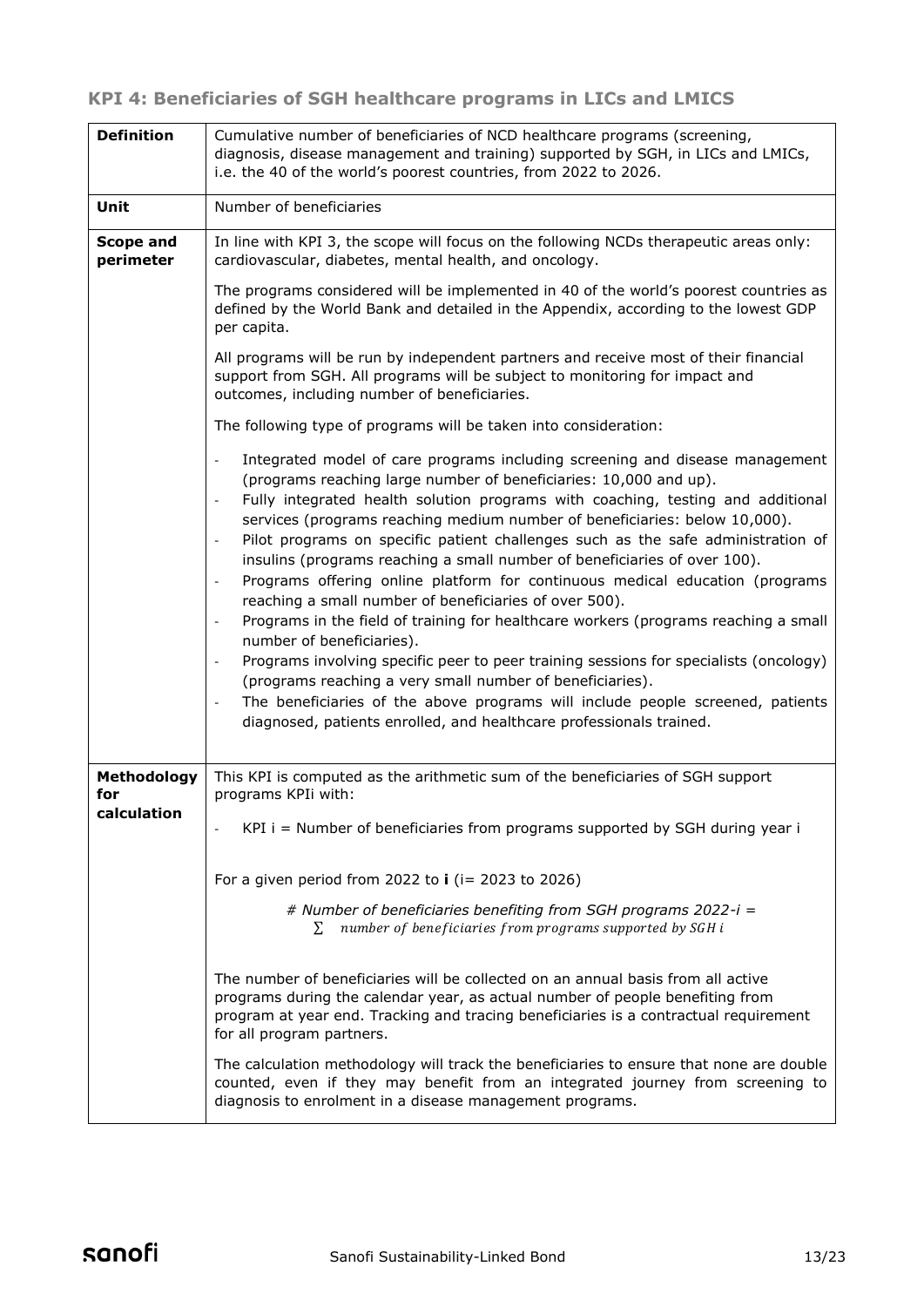Due to SGH's sustainable business model, KPI 3 and KPI 4 are linked from a financial perspective as the margins from the sales of essential medicines (KPI 3) are used by SGH to finance healthcare programs (KPI 4). SGH healthcare programs (KPI 4) are selected independently from sales of essential medicines (KPI 3) although there should be convergence over time in the pursuit to offer both treatment and improved care to as many patients as possible in as many of the 40 countries as possible.

Sanofi also distinguishes beneficiaries of SGH healthcare programs (KPI 4) from patients receiving treatment (KPI 3) as for instance, beneficiaries from screening or diagnosis programs may turn out healthy or may be prescribed medicines than Sanofi's. Beneficiaries also include healthcare professionals.

## <span id="page-14-0"></span>**Calibration of Sustainability Performance Targets**

The Sustainability Performance Targets ("SPTs") are set in line with Sanofi's Social Impact Strategy. The number of SPTs will vary depending on the maturity of the contemplated Sustainability-Linked Bond issuance. For each Sustainability-Linked Bond issued under this Framework, the applicable SPTs and the dates at which compliance with the SPT will be assessed (the Target Observation Date(s)) will be detailed in the relevant documentation relating to the Sustainability-Linked Bonds.

#### **Climate change mitigation targets**

**KPI 1: Absolute Greenhouse gas emissions scope 1&2 reduction**

- **SPT 1.1**: 30% reduction of absolute scope 1&2 GHG emissions by 2025 from a 2019 base year
- **SPT 1.2**: 55% reduction of absolute scope 1&2 GHG emissions by 2030 from a 2019 base year

#### **Overall trajectory and ambition**

Sanofi is committed to achieving a reduction of -55% by 2030 from the 2019 base year of the direct GHG emissions related to its operations (scopes 1 and 2). This objective has been approved by the SBTi, giving it a scientific seal of approval as part of the planet-wide efforts needed to limit global warming to 1.5°C. This commitment exceeds the minimum ambition defined by SBTi Absolute Contraction Approach, demonstrating its ambitiousness against a science-based threshold.

Sanofi has also communicated its ambition to reach Carbon Neutrality by 2030 across its entire value chain. Finally, in the anticipation of the COP26, Sanofi joined the UN's 'Race to Zero' initiative. This global campaign mobilizes cities, regions, investors and 20% of major companies by revenue to commit to net zero carbon emissions by 2050.

#### **Final and intermediate targets and KPI historical data**

| <b>KPI Carbon Footprint</b><br>Reduction (scope 1&2) | 2015                       | 2019<br>(baseline) | 2020      | 2025    | 2030    |
|------------------------------------------------------|----------------------------|--------------------|-----------|---------|---------|
| Absolute value (in tons<br>of $CO2$ )                | 1,063,37<br>$\overline{4}$ | 905,871            | 771,19417 | 634,110 | 407,642 |
| Reduction vs 2019<br>baseline (in %)                 |                            |                    | $-15%$    | $-30%$  | $-55%$  |

<sup>&</sup>lt;sup>17</sup> 2020 is strongly impacted by renewable electricity sourcing and COVID pandemic (car fleet mileage reduction). Strong efforts are requested with other programs (e.g energy efficiency, car fleet electrification) to keep progressing towards 2030 goal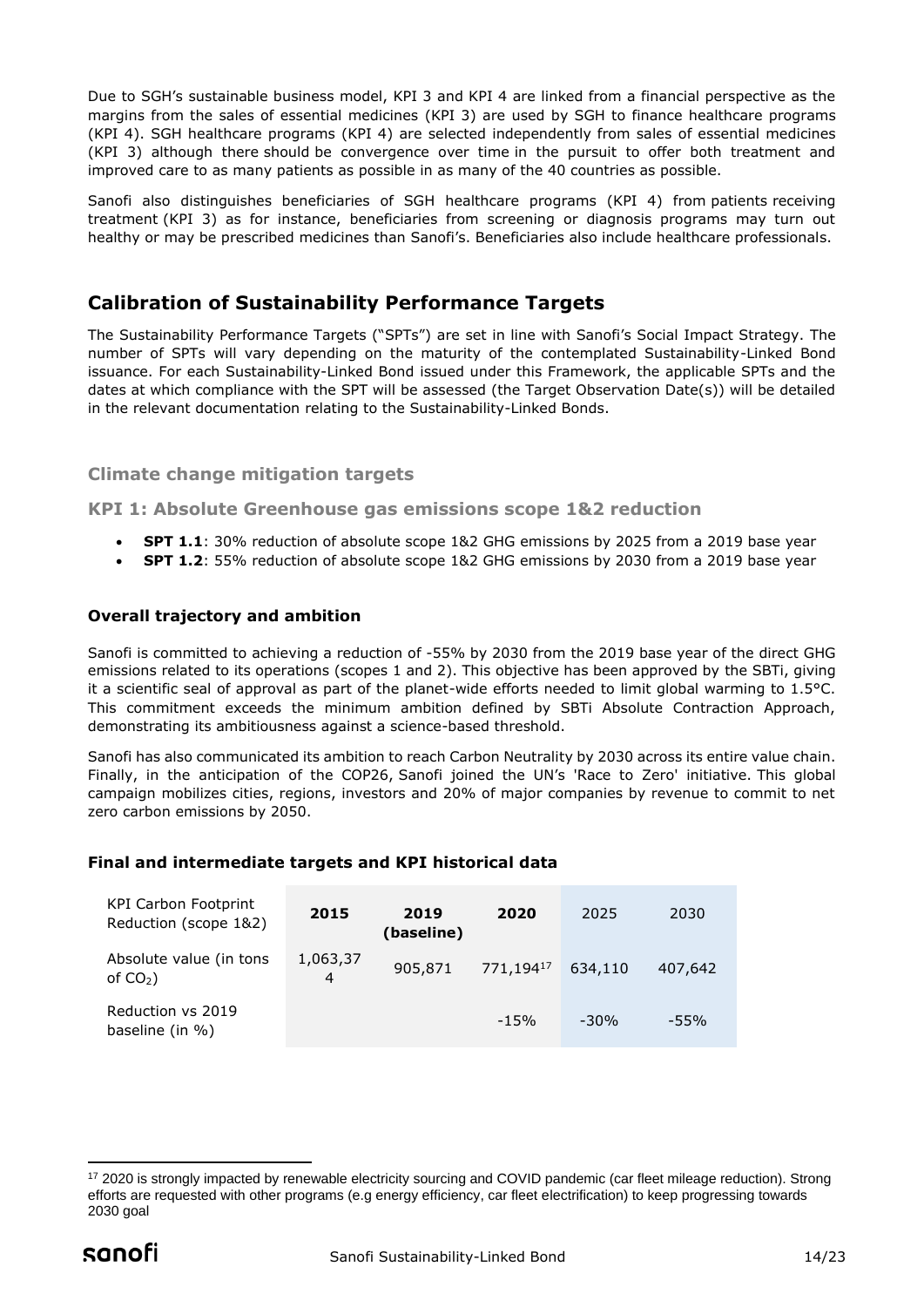

Sanofi reports  $CO<sub>2</sub>$  emissions data on a proforma constant scope basis. Above absolute  $CO<sub>2</sub>$  emissions values are based on 2020 perimeter of consolidation, as published in Sanofi's 2020 URD. Historical data, 2019 baseline and targeted annual absolute values are continuously recalculated to reflect any changes of perimeter, in accordance with Sanofi's recalculation policy as detailed in Sanofi's URD "Methodological note on data reporting" and as further detailed later in this Framework with respect to the defined SPTs.

#### **Action plan and strategies to achieve the SPTs**

The roadmap of Sanofi's environmental sustainability program *Planet Mobilization* includes an operational cross-functional workstream "Climate Change", led by key functions such as Health Safety & Environment (HSE), Procurement, Global Energy, R&D, Real Estate, Facility Management and CSR. This workstream has implemented clear initiatives and actions that will enable Sanofi to mitigate the environmental impacts of its activities and achieve its goal towards a reduction of -55% of the GHG related to its activities from 2019 to 2030:

| <b>Commitment / Initiatives</b>                                                                                                                     | <b>Expected contribution to the GHG</b><br>emission scope 1&2 reduction |
|-----------------------------------------------------------------------------------------------------------------------------------------------------|-------------------------------------------------------------------------|
| 100% of renewable electricity in Sanofi's sites<br>by 2030                                                                                          | $\sim$ 30-40%                                                           |
| Energy conservation projects (such as HVAC $~\sim$ 10-15%<br>program, heat pumps, insulation, new<br>generation process with less energy intensity) |                                                                         |
| Carbon neutral car-fleet by 2030                                                                                                                    | $\sim$ 5-10%                                                            |
| Thermal renewable energy (incl. biogas,<br>biomethane, biomass)                                                                                     | $\sim$ 5-10%                                                            |

#### **Key risks that may impact the ability to meet the targets**

Scope 1:

- Energy Efficiency program including refrigerants not delivering results as planned (e.g. resources allocation, actual success lower than expected, new innovative projects fail, etc.).
- Decarbonized thermal energy sourcing / technology switch not available or not scaled (e.g. biomethane, biomass, hydrogen, electrical boilers, etc.).
- Electrification of car fleet not possible in some countries (e.g. lack of infrastructure, policy framework, etc.).
- Transition of existing in-house CHP installations to direct renewable electricity sourcing and/or "green steam".
- Events of force majeure.

# sanofi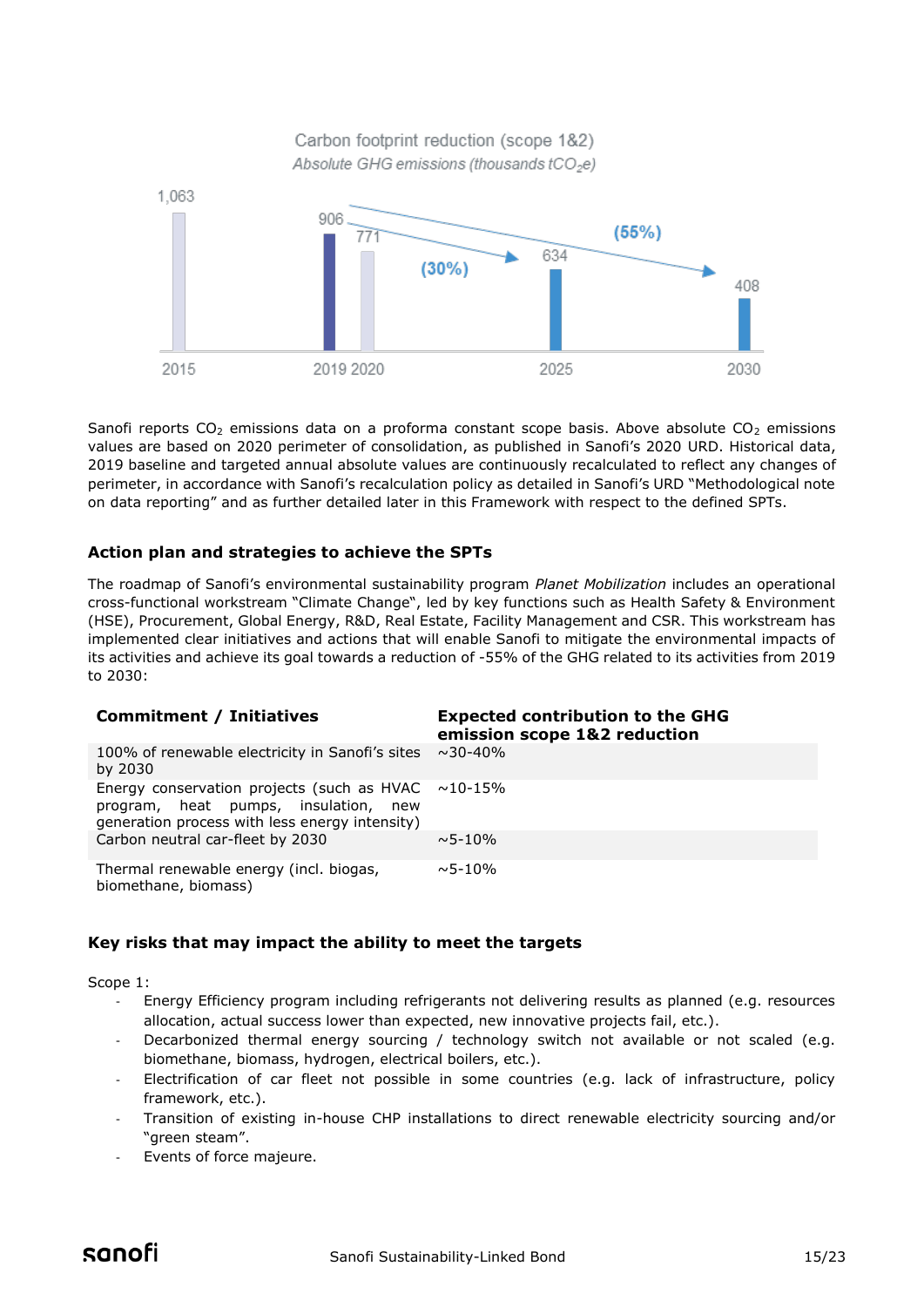Scope 2:

- Renewable electricity sourcing not possible in some countries (e.g. lack of renewable electricity facilities, policy framework, etc.).
- Risk associated to long-term power purchases agreements (e.g. virtual PPA, on-site generation, etc.). Risk associated to Renewable Electricity Certificates procurement (e.g. market availability, price volatility, etc.).
- Events of force majeure.

**KPI 2: Absolute Greenhouse gas emissions scope 3 reduction**

• **SPT 2.1:** 14% reduction of absolute scope 3 GHG emissions by 2030 from a 2019 base year

#### **Overall trajectory and ambition**

Sanofi is committed to reducing its indirect GHG emissions related to its value chain (scope 3) by 14% by 2030. This objective has been approved by the SBTi and exceeds the minimum ambition defined by SBTi Absolute Contraction Approach, and is therefore considered ambitious.

In October 2021*,* Sanofi announced the acceleration of its climate change efforts with the commitment to achieve net zero GHG emissions across all operations (scope 1 and 2) and entire value chain (scope 3) by 2050.

#### **Final and intermediate targets and KPI historical data<sup>18</sup>**

| <b>KPI</b>                        | 2019<br>(baseline) | 2020                 | 2030     |
|-----------------------------------|--------------------|----------------------|----------|
| <b>GHG</b> emissions<br>reduction | 6,122,074          | 5,555,<br>$402^{19}$ | 5,264,98 |



Sanofi reports  $CO<sub>2</sub>$  emissions data on a proforma constant scope basis. Above absolute  $CO<sub>2</sub>$  emissions values are based on 2020 perimeter of consolidation, as published in Sanofi's 2020 URD. Historical data, 2019 baseline and targeted annual absolute values are continuously recalculated to reflect any changes of

<sup>&</sup>lt;sup>18</sup> The historical data is not available for this KPI due to recent changes in the methodology of calculation of the KPI's performance

<sup>&</sup>lt;sup>19</sup> The reduction in 2020 (Scope3) compared with 2019 is mainly due to better-quality input data and assumptions, especially for Category 1 where the calculation is performed at product, raw material or finished goods level, reflecting the characteristics of each.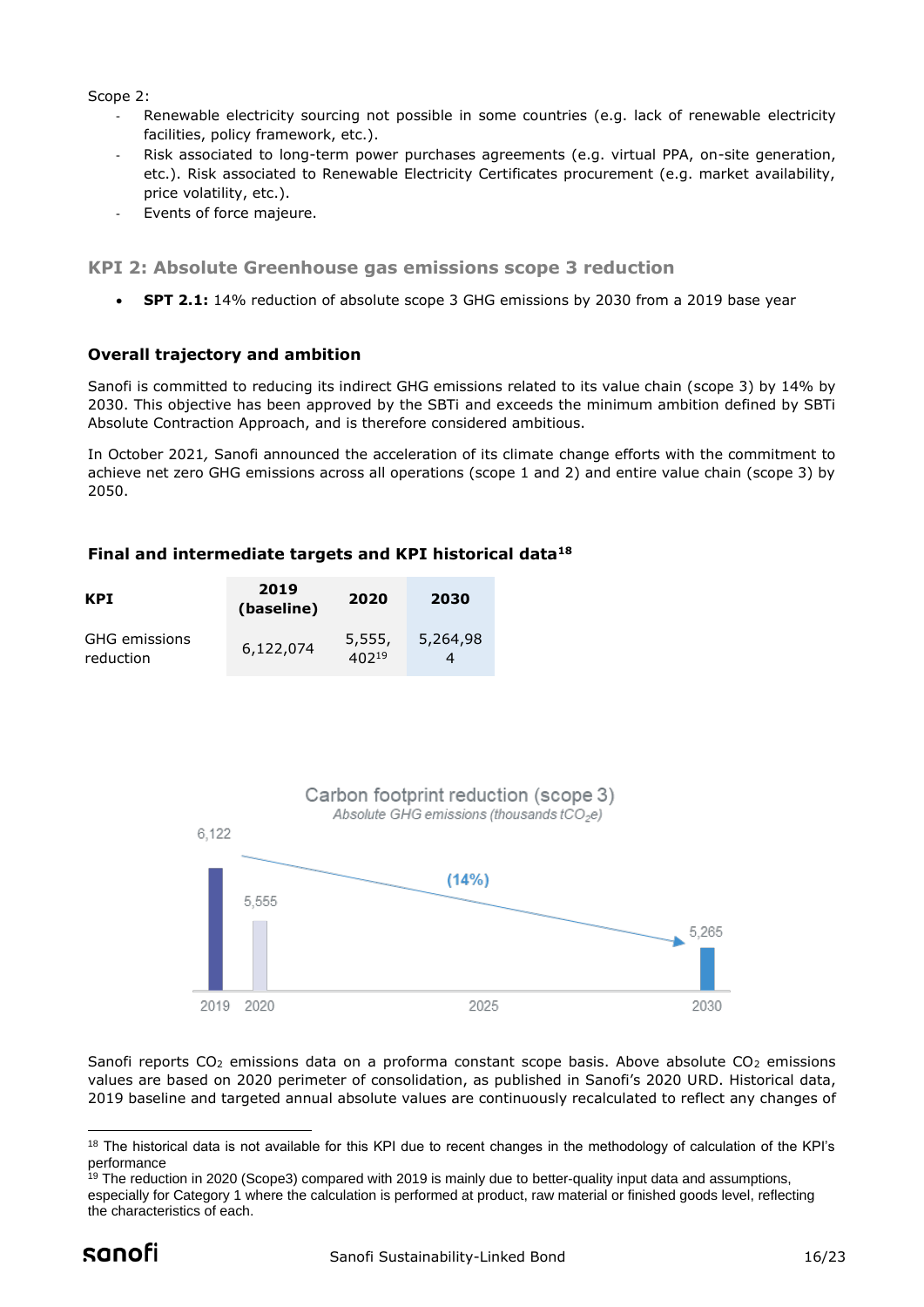perimeter, in accordance with Sanofi's recalculation policy as detailed in Sanofi's URD "Methodological note on data reporting" and as further detailed later in this Framework with respect to the defined SPTs.

#### **Action plan and strategies to achieve the SPT**

As part of Sanofi Net Zero ambition by 2050, Sanofi is ardently working on the roadmap to achieve its scope 3 goals. One of the inherent challenges to this is the fact that a major part of scope 3 emissions is not directly controlled by Sanofi (emissions linked to purchased goods and services account for more than half of Sanofi's scope 3 emissions). Sanofi has launched engagement programs with suppliers that will help to consolidate a bottom-up approach, based on supplier's reduction plans.

- Purchased goods and services and Capital goods: Supplier engagement program which aims to support Sanofi's suppliers with their own decarbonization strategies (raw materials, packaging, contract manufacturing, etc.), starting with Sanofi's top 100 suppliers in terms of emissions. Early November 2021, Sanofi and nine other global pharmaceutical companies announced a collaborative initiative called *Energize<sup>20</sup> ,* a program to increase access to renewable energy for pharmaceutical supply chains.
- Fuel and energy related activities: working with Sanofi's energy suppliers to identify opportunities to supply energy with better efficiency and lower carbon footprint for distribution.
- Upstream transportation & distribution: supply chain teams working with Sanofi's top 3 suppliers in terms of emissions to switch to lower-carbon emitting transportation modes (e.g. from air to sea)
- Waste generated in operations: opportunities working with waste treatment vendors to minimize scope 3 emissions from their operations.
- Business travel: business policy to limit travelling mileage and opportunities to prioritize the use of SAF (sustainable aviation fuel)
- Commuting: leveraging remote working policies to limit emissions derived from commuting

#### **Key risks that may impact the ability to meet the targets**

- Supplier engagement program not delivering results as planned (e.g. suppliers not being able to execute low carbon transition, low engagement of critical suppliers, etc.).
- Externalization of production and research (i.e. moving emissions from scope 1, 2 to scope 3).
- Transportation crisis avoiding us to complete transition "air to see". Aviation failing with decarbonization (e.g. SAF).
- Events of force majeure.

#### **Access to medicines targets**

**KPI 3: Provision by SGH of essential medicines in LICs and LMICs**

• **SPT 3.1**: Provide treatments to 1.5 million patients by the end of 2026 starting from 2022 (cumulative)

#### **Overall trajectory and ambition**

The baseline is 140,000 patients served by GenMed in 2019 (which fell to 135,000 in 2020) with the same scope of calculation (i.e. set of medicines in the 40 countries for the selected therapeutic areas). The commercial model of the GenMed Business Unit does not enable a sustainable increased patient penetration in those LMICs and LICs as it mostly caters to the most affluent private and therefore least vulnerable patients in those geographies. Past access initiatives have proven hard to sustain over time due to this commercially driven model. Without the evolved new business model of SGH, whose aim includes sustainable social impact, it is very unlikely that GenMed sales would increase significantly over the coming years.

<sup>20</sup> <https://neonetworkexchange.com/energize>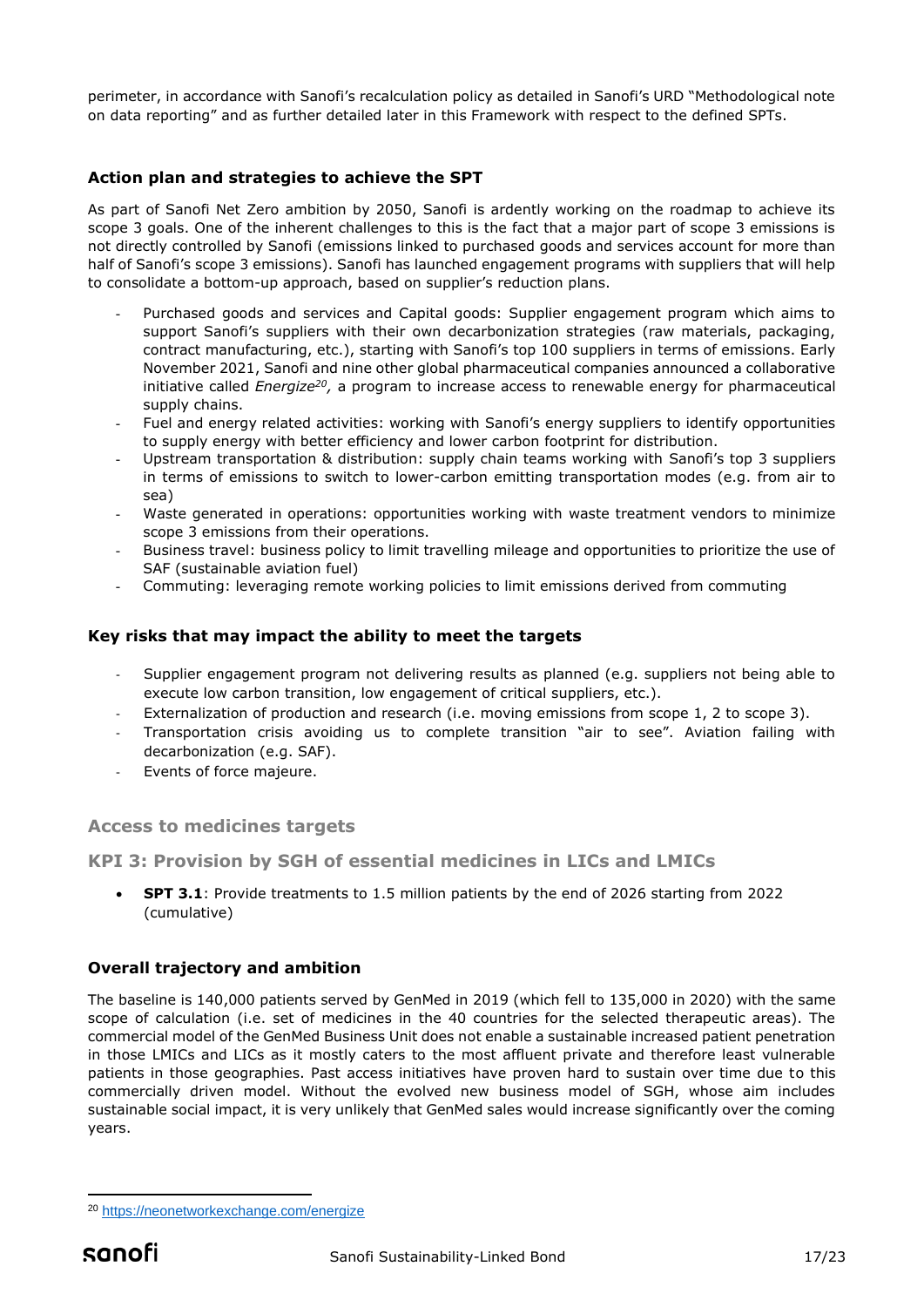The target is based on disease prevalence for the therapeutic areas in a representative sample of countries in scope.

The target is to provide treatments to 1.5 million patients by the end of 2026 (cumulatively). This ambitious target represents a yearly increase of +300% in 2026 both vs 2019 and vs business-as-usual scenario of GenMed sales.

Disease prevalence for the conditions associated with the selected 4 therapeutic areas has been analysed based on available data from the Institute for Health Metrics and Evaluation, an independent global health research centre at the University of Washington, across a representative sample of 12 of the largest countries within the scope of the targeted 40 of the world's poorest countries to evaluate the burden of disease, unmet needs and calibrate the target.

#### **Final and intermediate targets and KPI historical data**

| <b>KPI</b>                                                                  | 2018    | 2019    | 2020    | 202121 | 2022    | 2023        | 2024         | 2025        | 2026      |
|-----------------------------------------------------------------------------|---------|---------|---------|--------|---------|-------------|--------------|-------------|-----------|
| Estimated<br>cumulative<br>provision<br>by SGH of<br>essential<br>medicines |         |         |         | 50,000 | 180,000 | 410,000     | 690,000      | 1,050,000   | 1,500,000 |
| Provision<br>by GenMed<br>GBU of<br>essential<br>medicines                  | 185,000 | 140,000 | 135,000 | 85,000 | 0       | $\mathbf 0$ | $\mathbf{0}$ | $\mathbf 0$ | 0         |

#### **Action plan and strategies to achieve the SPT**

- Develop a competitive pricing approach ensuring both affordability and sustainability in line with the specific business model of SGH
- Adopt a proactive approach to submission and maintenance of market authorizations, ensuring regulatory access while limiting unnecessary burden
- Refine the manufacturing and supply chain forecasts to ensure quality of products, continuity of supply and optimization of costs
- Develop stringent partnership and distribution criteria to guarantee affordability all along the supply chain and over time
- Engage key global and local stakeholders such as payors, non-governmental organisations, distributors, and pooled procurement initiatives

### **Key risks that may impact the ability to meet the targets**

- Regulatory uncertainty in some markets (refusal of special marketing authorizations)
- Regulatory uncertainty due to the recently announced African Medicines Agency
- Ongoing COVID19 pandemic reducing the focus of local health authorities on NCDs
- Events of force majeure

<sup>&</sup>lt;sup>21</sup> 2021 is to be considered as the transition year where SGH is progressively taking over from GenMed activity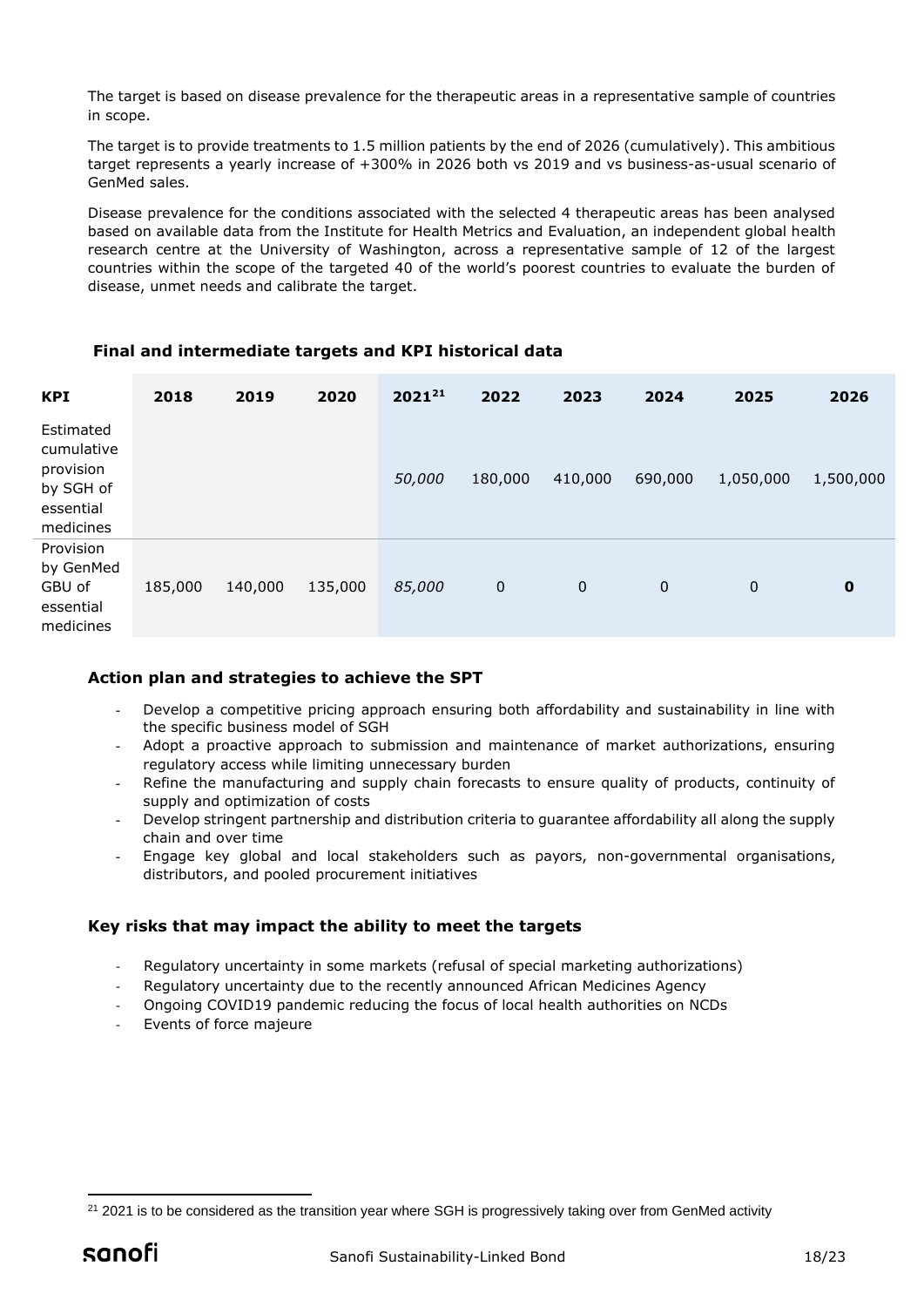#### **KPI 4: Beneficiaries of SGH healthcare programs in LICs and LMICs**

• **SPT 4.1**: Reach 400,000 beneficiaries of SGH programs between 2022 and 2026 (cumulative)

#### **Overall trajectory and ambition**

In accordance with the non-profit business model of SGH, the programs will be supported financially with the small margins generated by the sales of SGH. The ambition of SGH is to seed a range of access programs across the targeted 40 countries and not to chase for beneficiaries at the expense of quality outcomes and breakthrough social healthcare innovation. SGH will position itself as an incubator of programs for NCDs in LICs and LMICs and strive to set up a variety of proof of concepts targeting different ranges of beneficiaries and with varying cost per beneficiary.

The target has been established based on the ambition of SGH in NCDs and the associated forecasted budget planned for supporting programs, the blend of planned programs and the number of beneficiaries per funds invested (ratio varying across projects types and estimated from projects under discussion or projects performed in other geographies (proxy).

The target is to reach a cumulative total of 400,000 beneficiaries between 2022 and 2026 from a starting base of 0 in 2021.

#### **Final and intermediate targets and KPI historical data**

| <b>KPI</b>                                                              | 2021 | 2022   | 2023    | 2024    | 2025    | 2026    |
|-------------------------------------------------------------------------|------|--------|---------|---------|---------|---------|
| Estimated cumulative<br>number of<br>beneficiaries from<br>SGH programs | 0    | 60,000 | 130,000 | 210,000 | 295,000 | 400,000 |

#### **Action plan and strategies to achieve the SPT**

- More than two-fold forecasted budget increase for programs between 2022 and 2026
- Situational analysis to identify unmet needs and opportunities in order to refine medium-term strategic priorities
- Intensive partner scouting to identify strategic fit while ensuring diversity (international / multicountry organizations, local partners, non-governmental organizations, international institutions, Ministry of Health, private partners)
- Pilot various models on the main strategic pillars (integrated patient-centered models of care, HCP capacity building) and scale up successful proof of concept programs
- Within each project, integrate robust target setting (outputs, outcomes), measurement and followup
- Set up transfer / exit strategies (integration into healthcare system, community management, selfmanagement, etc.) for supported programs in order to ensure sustainability of programs while freeing up resources for new programs
- Leverage efficiencies by building multi stakeholder partnerships to co-finance programs

#### **Key risks that may impact the ability to meet the targets**

- Ability to scale up sales (KPI3) impacting the budget to finance programs
- Ability to find the adequate partners to support the ambition
- Ability to scale programs across geographies
- Events of force majeure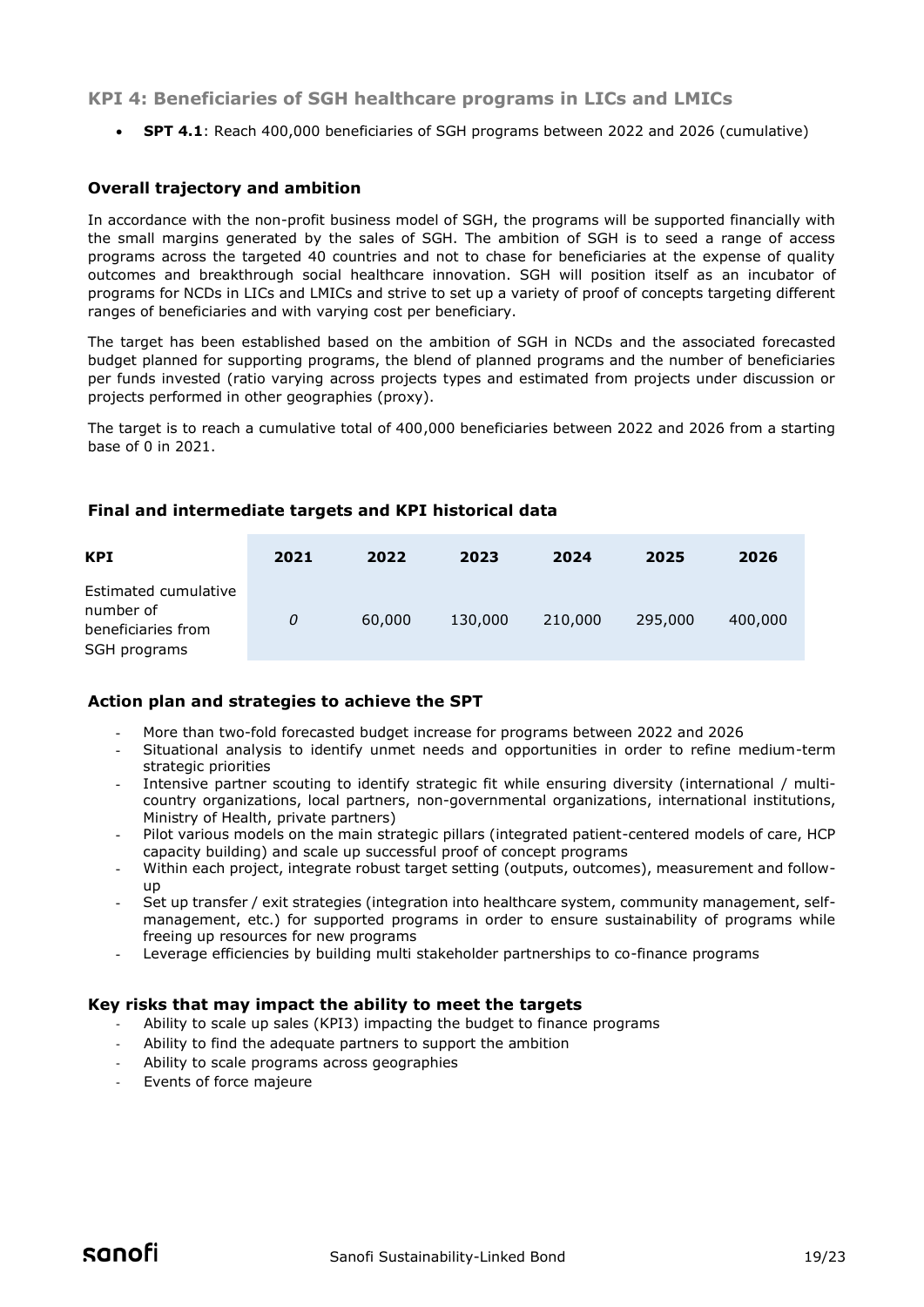# <span id="page-20-0"></span>**Characteristics of the Sustainability-Linked Bonds**

The interest coupon payable in respect of any Sustainability-Linked Bonds issued by Sanofi may be subject to a step-up in the event the applicable SPT(s) in relation to the selected KPI(s) are not achieved as of the relevant Target Observation Date(s) or Sanofi fails to comply with certain reporting and verification obligations. Further information will be provided in the specific documentation relevant to each issue of Sustainability-Linked Bonds.

For the avoidance of doubt, in the event Sanofi achieves the applicable SPT(s) in relation to the selected KPI(s) as of the relevant Target Observation Date(s) and it complies with the relevant reporting and verification requirements set out in this Framework and in the specific documentation relating to the Sustainability-Linked Bonds, no step-up will be applied to the rate of interest payable in respect of the relevant Sustainability-Linked Bonds.

## <span id="page-20-1"></span>**Recalculation Policy**

An SPT, baseline and/or intermediate targets will be amended, adjusted or recalculated in case of any significant change or other potential events (such as force majeure events which may include for instance occurrence of any war, revolution, strike, industrial action or other social unrest, invasion by foreign military, coup d'état, earthquake, pandemic, flood, or nuclear, chemical or biological weapons attack, terrorist attack, cyber-attack or any other force majeure event in any relevant territory) as further described in the documentation relating to a specific issuance of Sustainability-Linked Bonds. A significant change is a change of at least 5% in the relevant SPT, baseline and/or intermediate target.

The documentation relating to a specific issuance of Sustainability-Linked Bonds may specify that Sanofi may choose to amend, adjust and/or recalculate the relevant SPT, baseline and/or intermediate target in the event of a non-significant change.

Any such amendment, adjustment and/or recalculation will be subject to certain conditions set out in the documentation relating to a specific issuance of Sustainability-Linked Bonds and must be in line with the Issuer's calculation methodology, as verified and confirmed by an external verifier and must be published in Sanofi's annual URD or on its website as a separate report or document.

# <span id="page-20-2"></span>**Reporting**

Sanofi will publish on an annual basis the Group's performance against the SPT for each of the KPIs selected on a particular issuance of Sustainability-Linked Bonds in a dedicated section of its URD or on its website as a separate report or document, in either case within 180 calendar days of the end of each calendar year to enable investors to monitor Sanofi's progress against the relevant SPT.

When relevant, information published in Sanofi's URD or on its website as a separate report or document may also include any recalculation, amendment or modification of the SPTs, the relevant baselines or intermediate targets, as applicable.

# <span id="page-20-3"></span>**Verification**

Sanofi's annual performance against the SPT for each of the KPIs selected on a particular issuance of Sustainability-Linked Bonds will be verified by an external auditor, as part of the Group's annual sustainability report audit process, the result of which will be included in a dedicated section of its URD or on its website as a separate report or document.

Moreover, a verification assurance report issued by an external verifier to verify the Group's performance against the relevant SPT in respect of the relevant KPI as at the relevant Target Observation Date in respect of a particular issuance of Sustainability-Linked Bonds by Sanofi will be published in a dedicated section of Sanofi's URD or on its website as a separate report or document, in either case within 180 days of the relevant Target Observation Date.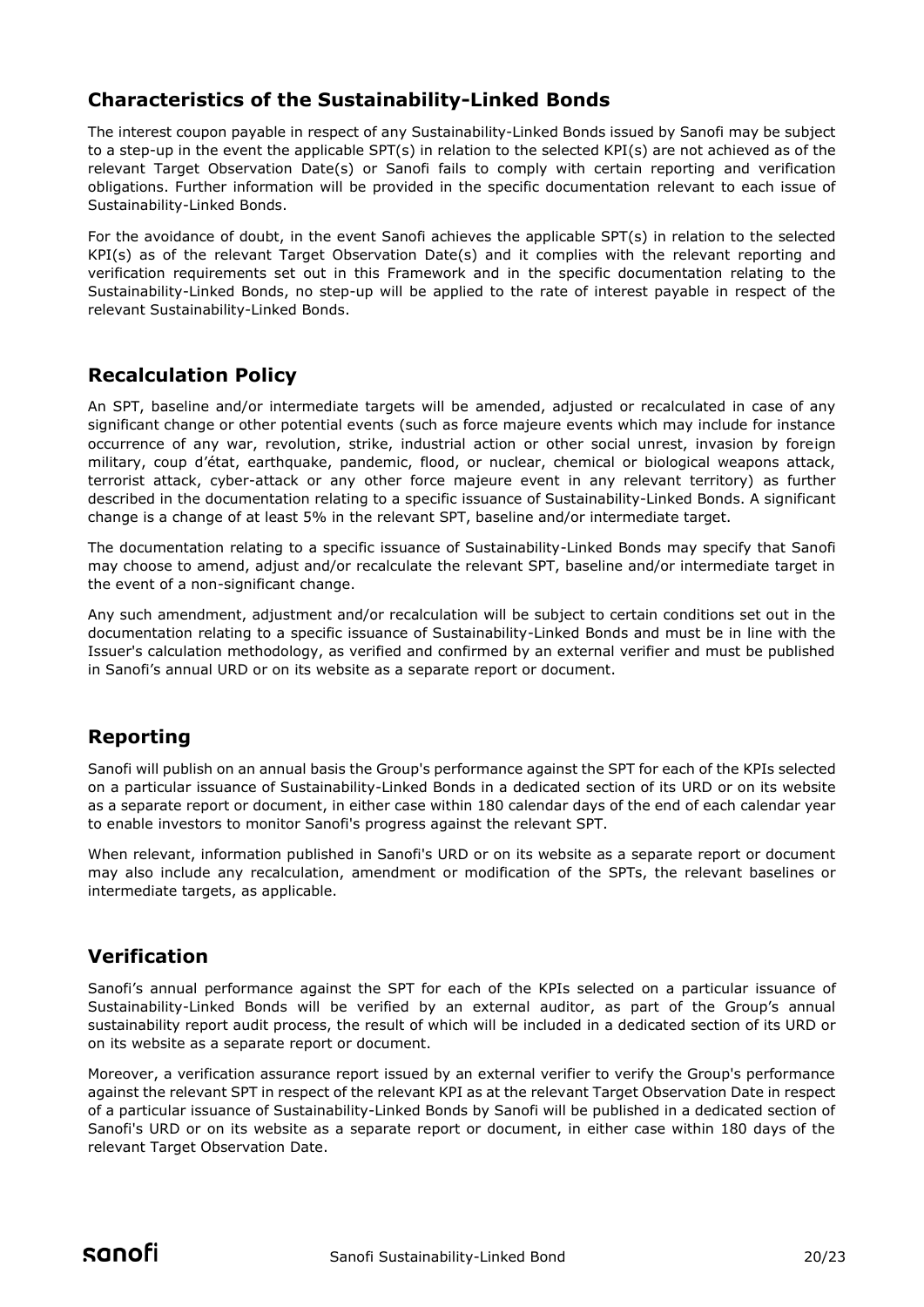Sanofi's Framework has been reviewed by ISS ESG, who has provided a Second Party Opinion, confirming the alignment of the Framework with the Sustainability-Linked Bond Principles. The Second Party Opinion will be made available on Sanofi's website.

## <span id="page-21-0"></span>**Update and amendment of the Framework**

Sanofi will review this Framework from time to time, including its alignment to updated versions of the Sustainability-Linked Bond Principles, with the aim of adhering to best practices in the market. Sanofi will also review this Framework in case of material changes in the perimeter, methodology, and in particular the definition of KPIs and/or the calibration of SPTs.

Such review may result in this Framework being updated and amended. The updates and amendments, if not minor in nature, will be subject to the prior approval of a qualified provider of Second Party Opinions. Any future updated version of this Framework that may exist will either retain or improve the current levels of reporting obligations, including the review and verification by an External Verifier.

The updated Framework, if any, will be published on Sanofi's website and will replace this Framework.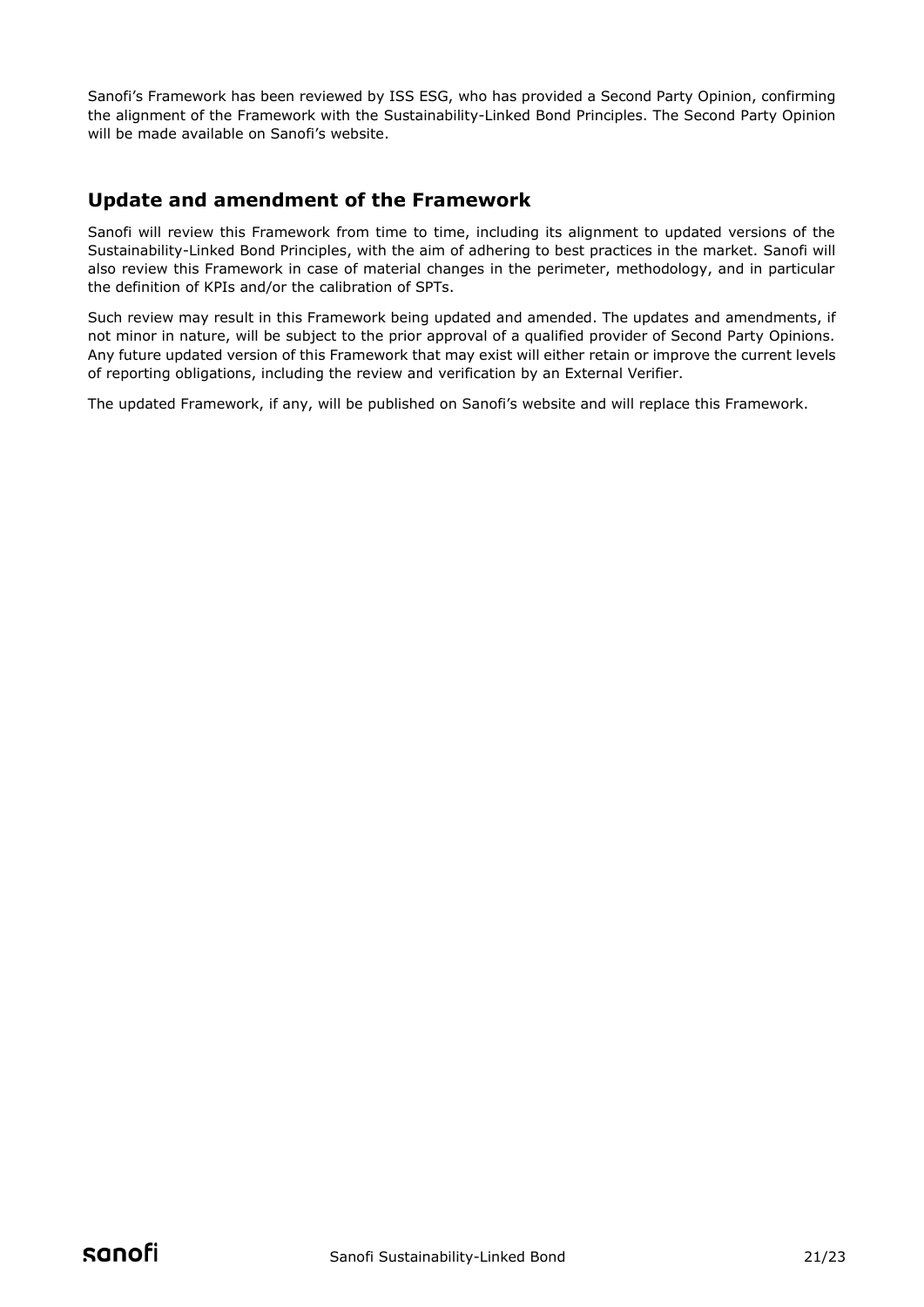# <span id="page-22-0"></span>**Appendix – List of 40 countries**

Afghanistan, Benin, Bhutan, Burundi, Central African Republic, Cambodia, Chad,Comoros, DR Congo, Djibouti, Eritrea, Gambia, Guinea, Guinea-Bissau, Haiti, Kyrgyzstan, Lao PDR, Liberia, Malawi, Micronesia, Mozambique, Myanmar, Niger, Papua New Guinea, Rwanda, Sao Tome e Principe, Sierra leone, Solomon Islands, Somalia, South Sudan, Syria, Timor Leste, Togo, Tuvalu, Uganda, Tajikistan, Tanzania, Yemen, Zambia, Zimbabwe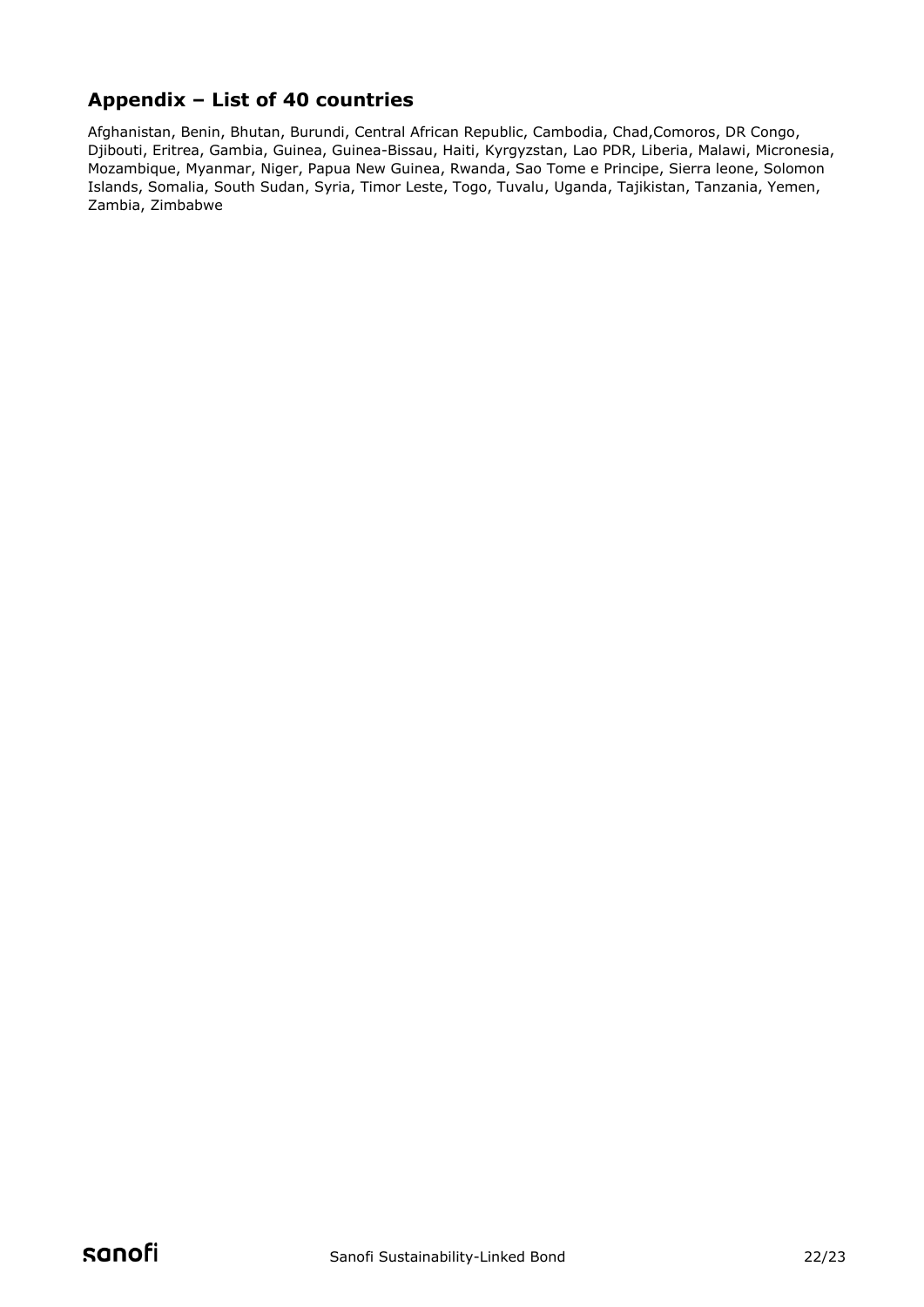# <span id="page-23-0"></span>**Disclaimer**

This Sustainability-Linked Financing Framework (the "Framework") contains forward-looking statements as defined in the Private Securities Litigation Reform Act of 1995, as amended. Forward-looking statements are statements that are not historical facts. These statements include projections and estimates and their underlying assumptions, statements regarding plans, objectives, intentions and expectations with respect to future financial results, events, operations, services, product development and potential, and statements regarding future performance. Forward-looking statements are generally identified by the words "expects", "anticipates", "believes", "intends", "estimates", "plans" and similar expressions. Although Sanofi's management believes that the expectations reflected in such forward-looking statements are reasonable, investors are cautioned that forward-looking information and statements are subject to various risks and uncertainties, many of which are difficult to predict and generally beyond the control of Sanofi, that could cause actual results and developments to differ materially from those expressed in, or implied or projected by, the forward-looking information and statements. These risks and uncertainties include among other things, the uncertainties inherent in research and development, future clinical data and analysis, including post marketing, decisions by regulatory authorities, such as the FDA or the EMA, regarding whether and when to approve any drug, device or biological application that may be filed for any such product candidates as well as their decisions regarding labelling and other matters that could affect the availability or commercial potential of such product candidates, the fact that product candidates if approved may not be commercially successful, the future approval and commercial success of therapeutic alternatives, Sanofi's ability to benefit from external growth opportunities, to complete related transactions and/or obtain regulatory clearances, risks associated with intellectual property and any related pending or future litigation and the ultimate outcome of such litigation, trends in exchange rates and prevailing interest rates, volatile economic and market conditions, cost containment initiatives and subsequent changes thereto, and the impact that COVID-19 will have on us, our customers, suppliers, vendors, and other business partners, and the financial condition of any one of them, as well as on our employees and on the global economy as a whole. Any material effect of COVID-19 on any of the foregoing could also adversely impact us. This situation is changing rapidly and additional impacts may arise of which we are not currently aware and may exacerbate other previously identified risks. The risks and uncertainties also include the uncertainties discussed or identified in the public filings with the SEC and the AMF made by Sanofi, including those listed under "Risk Factors" and "Cautionary Statement Regarding Forward-Looking Statements" in Sanofi's annual report on Form 20-F for the year ended December 31, 2020 and future annual reports. Other than as required by applicable law, Sanofi does not undertake any obligation to update or revise any forwardlooking information or statements.

The information contained in this Framework does not purport to be comprehensive and, unless differently specified in this Framework, has not been independently verified by any independent third party. This document is not intended to be and should not be construed as providing legal or financial advice. This Framework does not constitute a recommendation regarding any securities of Sanofi or any member of the Sanofi's group. This Framework is not, does not constitute, nor it should be interpreted as, or form part of, any offer or invitation to underwrite, subscribe for or otherwise acquire or dispose of, any solicitation of any offer to underwrite, subscribe for or otherwise acquire or dispose of, any securities issued or to be issued by Sanofi or any of its subsidiaries in the U.S. or any other jurisdiction. Any decision to buy or invest in securities shall be made solely and exclusively on the basis of the information set out in the pertinent prospectus or equivalent or related documentation filed or otherwise made available to prospective investors by Sanofi or its subsidiaries.

Thus, this Framework does not constitute a prospectus or other offering document. Neither this document nor any other related material may be distributed or published in any jurisdiction in which it is unlawful to do so, except under circumstances that will result in compliance with any applicable laws and regulations. Persons into whose possession such documents may come must inform themselves about, and observe, any applicable restrictions on distribution. Under no circumstances will Sanofi or its affiliates, representatives, directors, officers and employees have any liability whatsoever (in negligence or otherwise) for any loss or damage howsoever arising from any use of this document or its contents or otherwise arising in connection with the Framework.